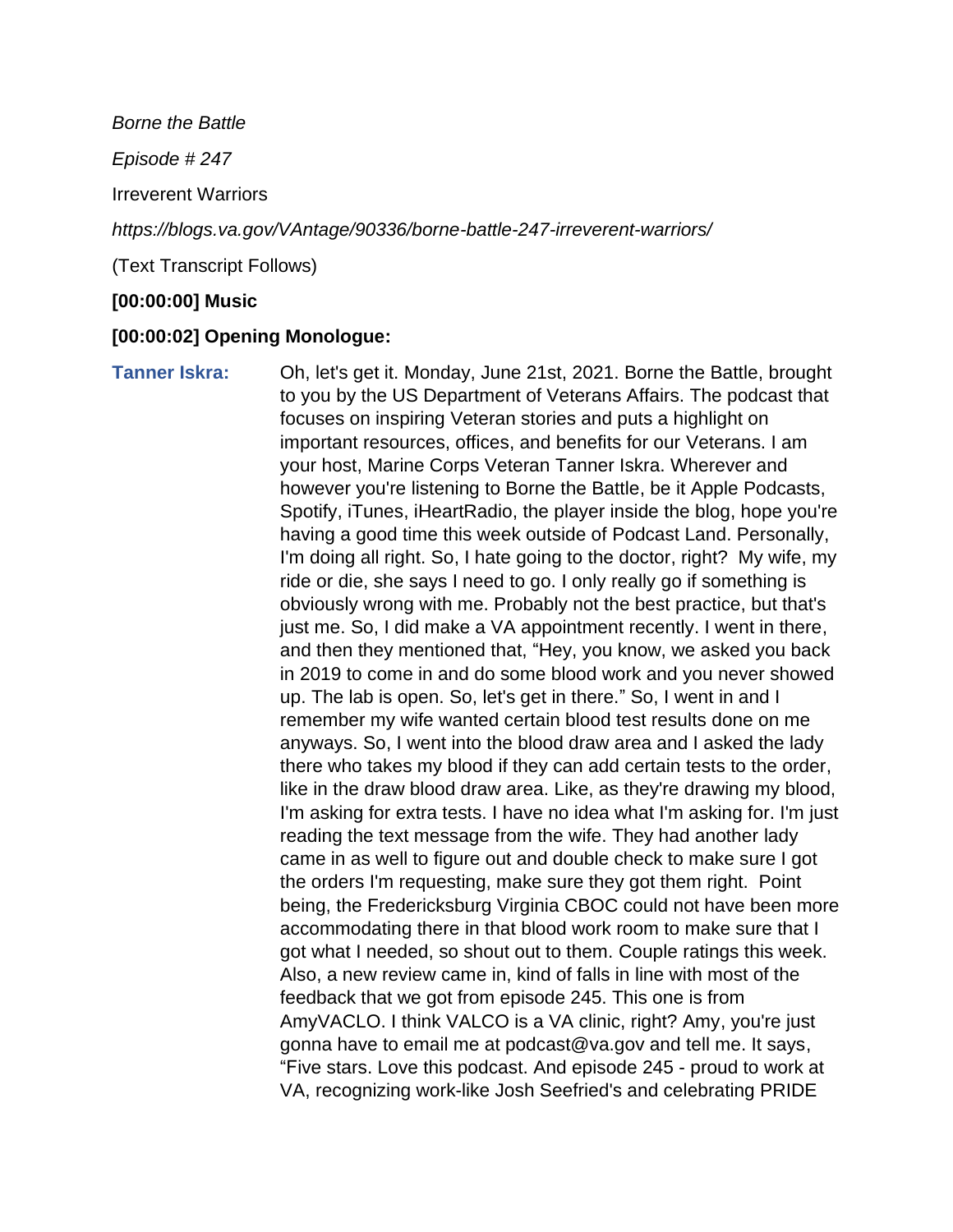month." Absolutely. Amy, before my talk with Josh, I did not know that an unintended consequence of "Don't Ask Don't Tell," and I guess this happened frequently, was blackmail for sexual favors. "If you don't do X, I'm going to 'out' you." Something that I had never even considered. I'm glad that Josh was one of our service members to say, "Enough was enough," and "Let's just get it repealed." Glad to have that opportunity to bring that conversation to you during Pride Month. And thank you again to Josh for sharing it. Again, please feel free to get on Apple Podcasts just as Amy did and leave a review. Doing so helps us climb higher in the algorithms and gives more Veterans the better opportunity to discover and listen to the interviews, our benefits breakdown episodes, and discover what's in the news releases provided in each episode. Speaking of news releases I got two, and I'll touch base with one that's out there, one quick one. The quick one is that retired US Army Major General Dr. Stone is stepping down as Acting Under Secretary for Health. Serving since the last administration, he is stepping down to ensure that the incoming Under Secretary can fully assume leadership of the Veterans Health Administration, that's in charge of all the health in VA. Dr. Stone is leaving in July, and Secretary McDonough put out a statement thanking him and wishing him the best in his future endeavors, and we also wish him the best as well. Ok. The first big one says, "For immediate Release: The US Department of Veterans Affairs recently hosted the 2021 Minority Summit: The Power of Collaborating with VA on June 9 to strengthen and expand its relationships with minority-serving colleges, universities and medical school schools, and professional organizations. The Office of Academic Affiliations hosted more than 700 participants in a collaborative effort to increase academic affiliations with minority serving institutions to create a more diverse cadre of health professions trainees to learn and care for Veteran patients at VA. Summit discussions centered around affiliation, scholarship, and research opportunities available through the Department of Veterans Affairs. The Veterans Health Administration is the largest education and training program for health professionals in the US working with 97% of the countries and medical schools and more than 1,800 universities and colleges. Each year, over 120,000 trainees and over 40 clinical health profession education programs, including nearly 20,000 students from minority serving institutions, train in a VA facility. Approximately 70% of the country's physicians have participated in training at the department. To learn more about VA's mission of training healthcare professionals go to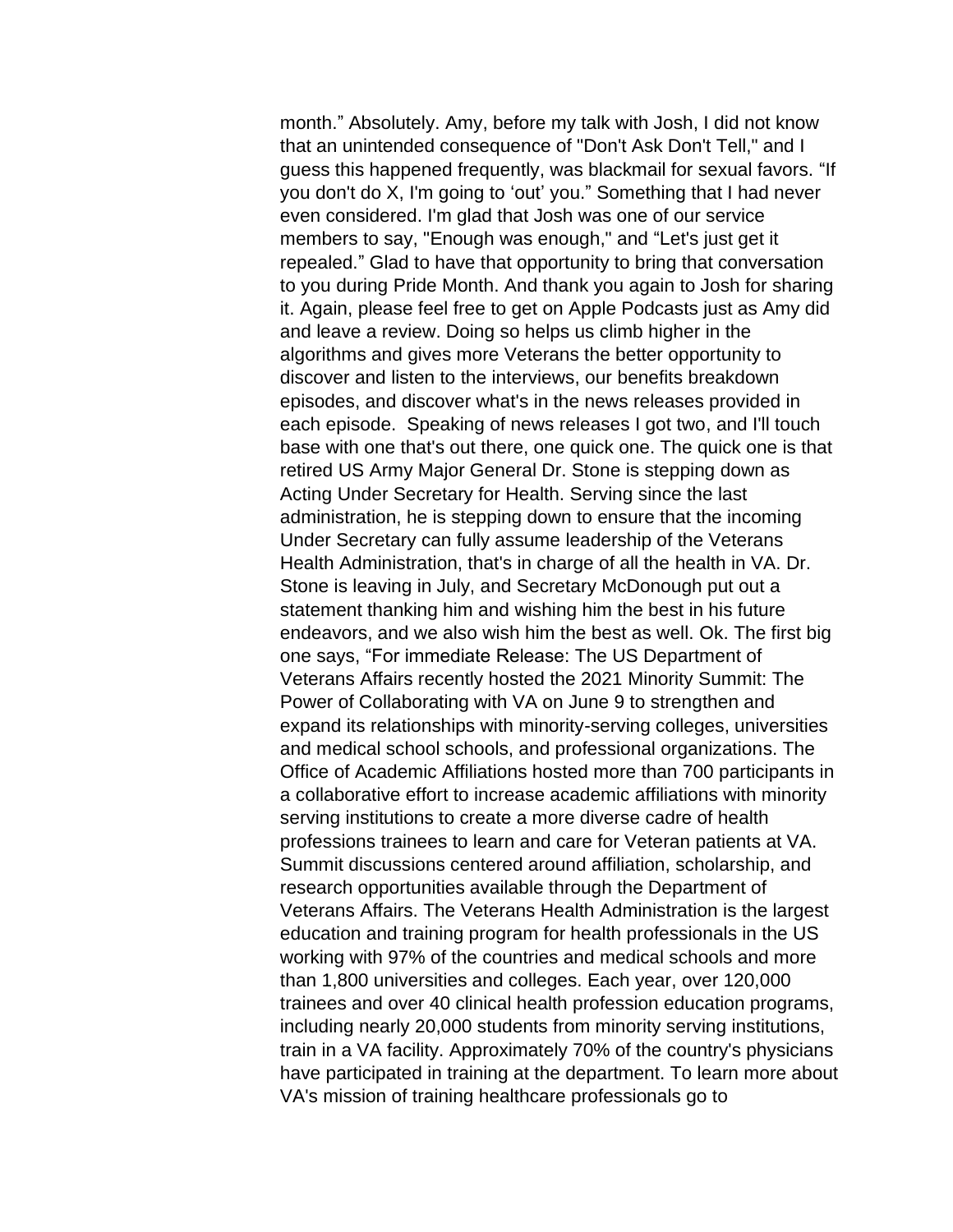www.va.gov/oaa [Link: [va.gov/oaa\]](https://www.va.gov/oaa/)." Okay, and the last one says, "For immediate release: The US Department of Veterans Affairs is partnering with Salesforce to offer programs that will help Veterans and spouses develop skills and employment options in a techdriven economy. The partnership will build on existing programs and add new ones, offering free technical skills training, career development and Veteran-specific resources in a variety of programs, including: VetSuccess on Campus, Veterans Opportunity to Work, the Hiring our Heroes Fellowships, and the Trailhead Military Program." And there are links to each of these programs in the press release. So I'll provide a link to the news release at the bottom of this episode's blog on blogs.va.gov so you can check them out [Link: [va.gov/opa/pressrel/pressrelease.cfm?id=5682\]](https://www.va.gov/opa/pressrel/pressrelease.cfm?id=5682). "The program includes a virtual, self-paced skills training and opportunities to take Salesforce certificate exams at no cost. Salesforce will help program participants connect with potential employers. The initiative will also educate Veterans and their spouses about VA benefits, vocational readiness programs and other resources. For more information, visit va.gov/healthpartnerships [Link: [va.gov/healthpartnerships\]](http://www.va.gov/healthpartnerships)." And that last part is all one word. All right. So, it is not only Pride Month. It is also PTSD Awareness Month. And I guess you would call it a symptom of PTSD for some, for many actually is suicidal ideation. Our guests this week are looking to bring Veterans together using humor and camaraderie to improve mental health and prevent Veteran suicide. They are Texas National Guard Veteran Cindy McNally and Marine Veteran, Nate MacDonald, the president and vice president of Irreverent Warriors, which put on silkies hikes all around the country. Enjoy.

### **[00:06:59] Music**

### **[00:07:04] Interview:**

**Tanner Iskra (TI):** President, Vice-President of Irreverent Warriors. Very thankful to have you both on the same time. Cindy, National Guard Veteran in your own right, but you're a military spouse, a widow as well. The second part of VA's motto calls on us to care for the widows and the orphans that have Borne the Battle. My predecessor, Bonnie or my predecessor interviewed Bonnie Carroll from TAPS within like—

### **Cindy McNally (CM):** Yes.

**(TI):** —the first hundred episodes of Borne the Battle.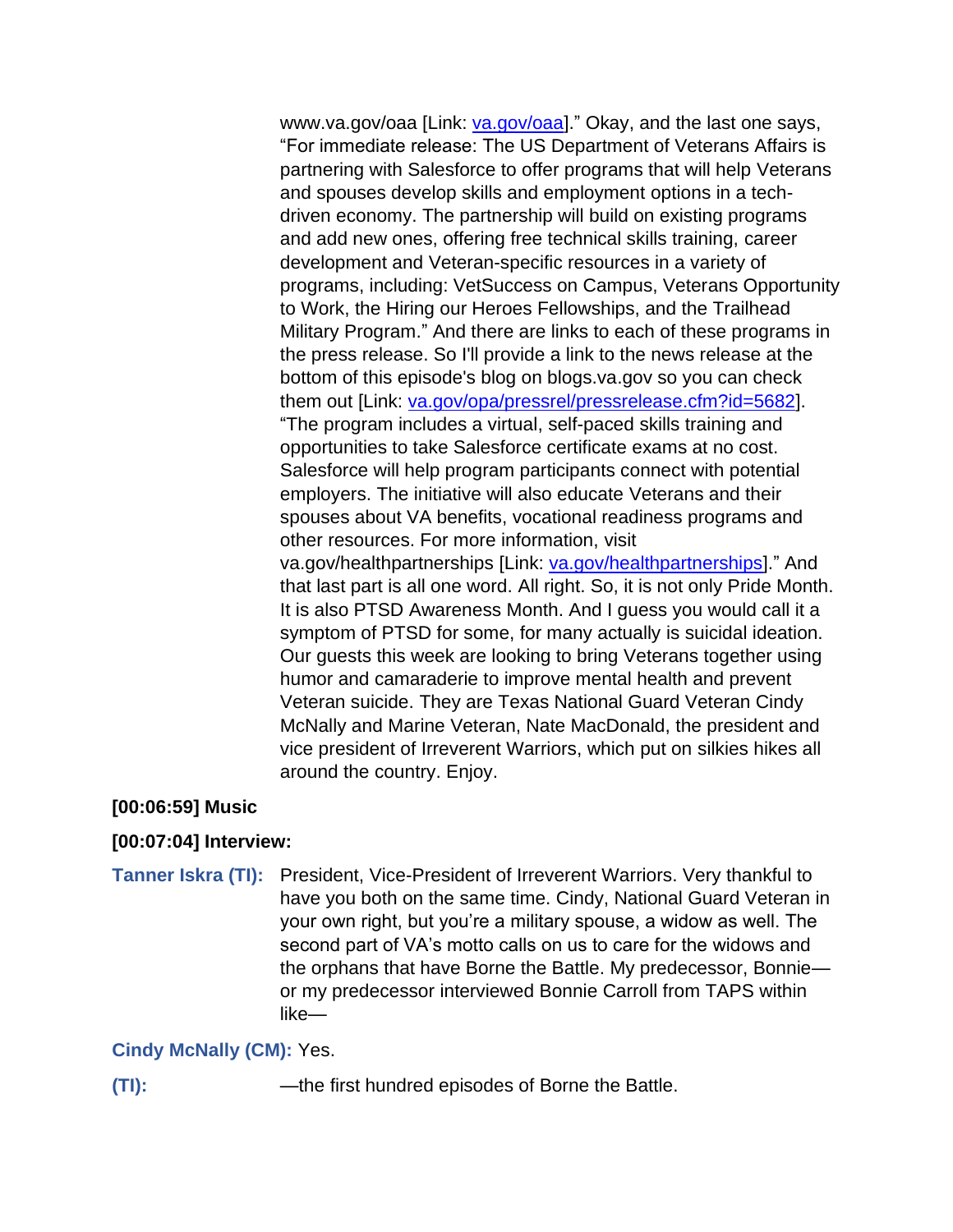- **(CM):** She's amazing.
- **(TI):** She is a very well-documented widow of a Veteran who died in a military accident, and it was the incident behind her starting TAPS. And Transition Assistance Program for Survivors has done so much for military surviving spouses and sons and daughters of the fallen service members. I say all that to say this, sometimes to tell the service member story the only way is to talk to their spouse. So please tell me the story of how you became so ingrained in this community.
- **(CM):** Well, it started out with Rand and I met in the gym. And he was just an amazing, bigger than life guy, very driven, very, like I said, just bigger than life. He—everybody knew who Rand McNally was. And we had an amazing family. We had three kids, but Rand was tormented. He had his demons that he struggled with for years and years. We tried everything, family counseling, one-on-one counseling, his counseling, my counseling. We tried it all, medication, and he just wasn't able to overcome his demons here. And so, it was in 2007 that he ended that permanently with a single gunshot wound to the head. And, well, I guess you couldn't do more than that. [Laughter]

**(TI):** Yeah.

Nate McDonald: (NM): You can, but you're a bad shot.

| All:     | [Laughter]                                                                                                                                         |
|----------|----------------------------------------------------------------------------------------------------------------------------------------------------|
| (NM):    | That's Irreverent Warriors—I don't know what to say.                                                                                               |
| All:     | [Laughter]                                                                                                                                         |
| $(CM)$ : | Yeah. But Stephanie, my daughter, was downrange at the time.<br>She was active duty, and my other two kids were—                                   |
| $(TI)$ : | They were at the house when it happened?                                                                                                           |
| $(CM)$ : | No, he was somewhere else. He was somewhere else.                                                                                                  |
| $(TI)$ : | Okay.                                                                                                                                              |
| $(CM)$ : | And the unfortunate thing is that he didn't take his demons with him.<br>He left them behind for my kids. And we've been struggling ever<br>since. |
| $(TI)$ : | Sorry to hear that. So, your husband Rand was a Marine Corps<br>Veteran, correct?                                                                  |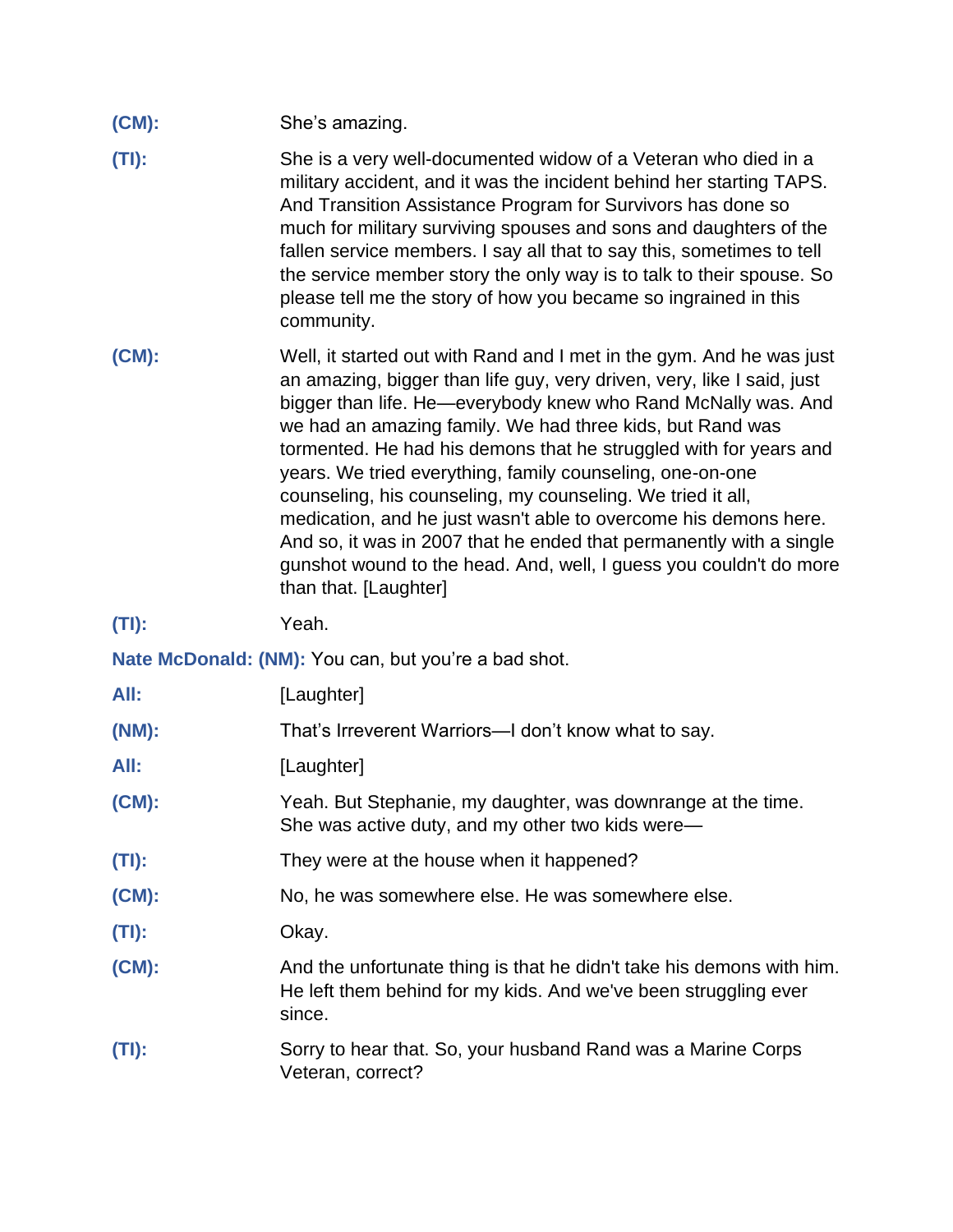- **(CM):** He graduated the Naval Academy in class of '76. Went to BUD/S, washed out, and was in the hospital when the Marine Corps liaison came in. And the Navy wouldn't let him fly fighters, which is why he went to BUD/S. But the Marine Corps came in and said they'd let him fly fighters. So, he switched from Navy to Marine Corps right there.
- **(TI):** I got a job for you.
- **(NM):** They're like get up. Let's go.
- **(TI):** Outstanding. Sounds very Marine Corps. For me it was I walked out of the Air Force dejected cause I had a speeding ticket and walked out of the recruiters, and my recruiter, my Marine Corps recruiter, was like, "I got a job for you. Don't worry about you. And I'll pay your tickets too."
- All: [Laughter]
- **(TI):** Yeah. That's how we take care of our own, right. And that's certainly on the brotherhood and all that. Yeah. So, you mentioned demons being left behind. What demons were left behind for you and your children?
- **(CM):** Well, we have struggled as a family, but each kid has addictions is the biggie. But I think if you were to go to the self-help section of the library and pull out any book, my family, my three kids and I, have lived at least one chapter of every book that you could pull out of that self-help section of the library. We've dealt with everything from substance abuse to marriage problems to financial problems. They've all been diagnosed with various mental health issues depending on the therapist are seeing at the time, which is crazy in itself. So, we have struggled. I will say, it's—all three kids are now moving in the right direction and it's been a decade. So, we're over a decade. So, we are all—we came together like a pack. We're moving forward, but we will always—we will never feel at peace. We know that we will always be in recovery mode, and you just have to hold each other accountable and be there for each other. And that's kind of what brought me into Irreverent Warriors.
- **(TI):** Gotcha. So, what you're saying is suicide did not solve anything for anybody in that situation?
- **(CM):** No, it did not. And one of the things that people don't think about when they're entertaining this thought is the wake of destruction they leave behind. Financial is a huge one because unless your family finances are in order, that family they're gonna be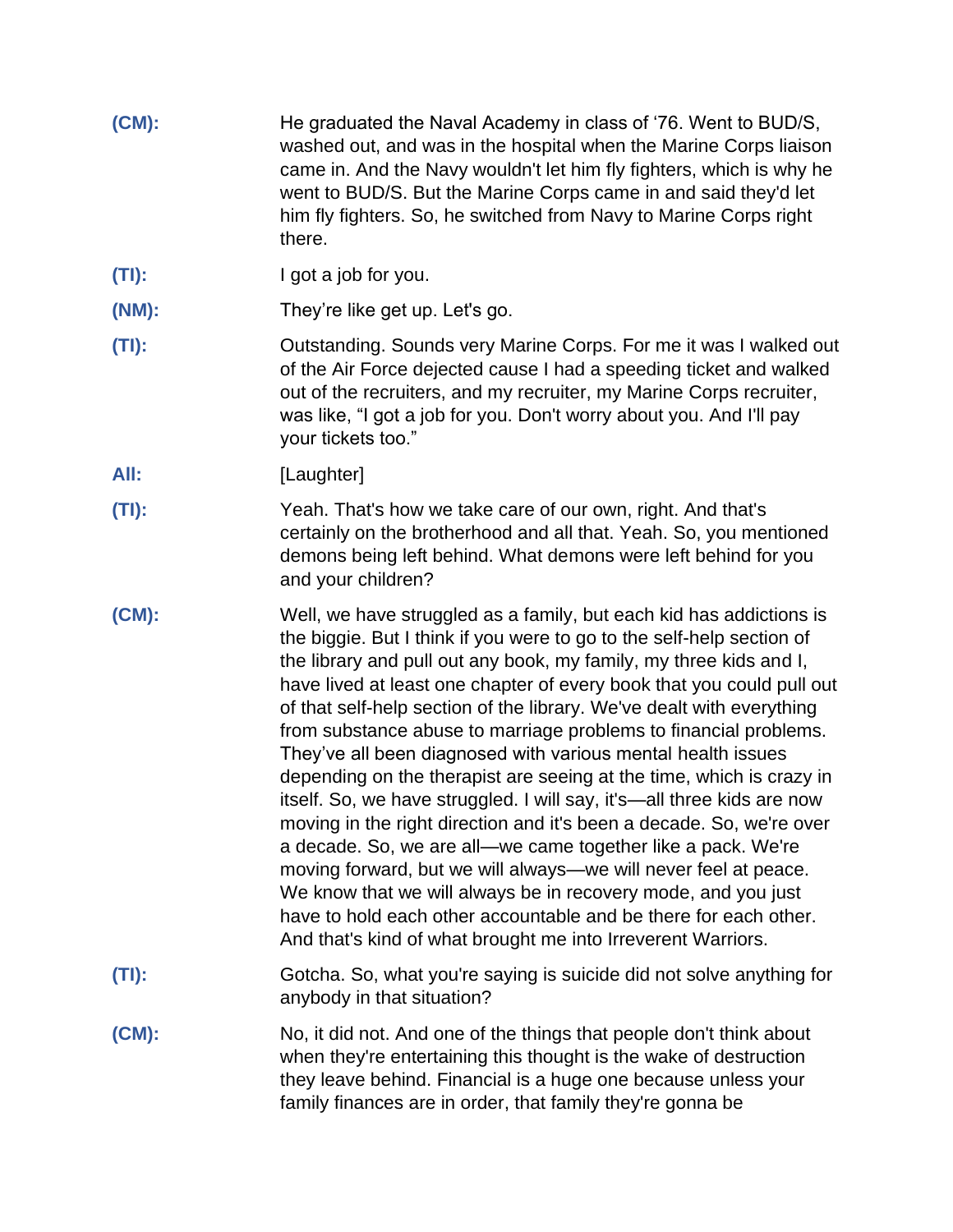devastated. So, there's always the financial issues. Of course, there's the emotional issues. And then, you know, just to be really raw about things, who's going to clean up that mess? They don't think about those things. And it's usually your family that walks in, and you don't recover from that.

- **(NM):** Yeah. It's amazing to think that in so many cases when a Veteran or anyone commits suicide, they have in their brains this idea that they're making an unselfish act happen, that they're saving their family or someone else from having to deal with their problems. And they don't realize, like Cindy was saying, all the backlash of that, the aftereffects, and just the emotional toll itself, even if the finances and everything else are in line, that's not something you come back from unscathed. There's trauma there.
- **(TI):** Yeah.
- **(CM):** There's trauma in, you know, for example, my son, at the time he was a cross country skier. He was a tri-state champion, junior Olympic champion. Rand was just, when Rand died, he was getting full scholarship offers as a freshman in high school. When Randy died, he hung up his skis. Hasn't put a ski on since. So, not only did he not go to college on a scholarship, he ended up going to the Army instead.
- All: [Laughter]
- **(TI):** Oh, man. Changed his trajectory.
- **(NM):** He could've joined Marine Corps. We don't, we don't even know.
- **(TI):** Nate, when did you know that the Marine Corps was going to be the next phase in your life?
- **(NM):** Oh, that's a funny question, actually. So, I grew up around—
- **(TI):** It's usually funny for most of us.
- **All:** [Laughter]
- **(NM):** I know, right? So, I grew up in a very conservative family. Most of my relatives were very respectful of the military, but very few had actually done anything with it. I think a few reservists, but my grandfather, who was a profound impact on my life without me knowing it at the time. I was very young. He served in World War II as a half-track commander. And anytime his service came up, anytime he talked about his service, it was this glowing pride. He didn't share war stories or, "Oh, I did so many amazing things." It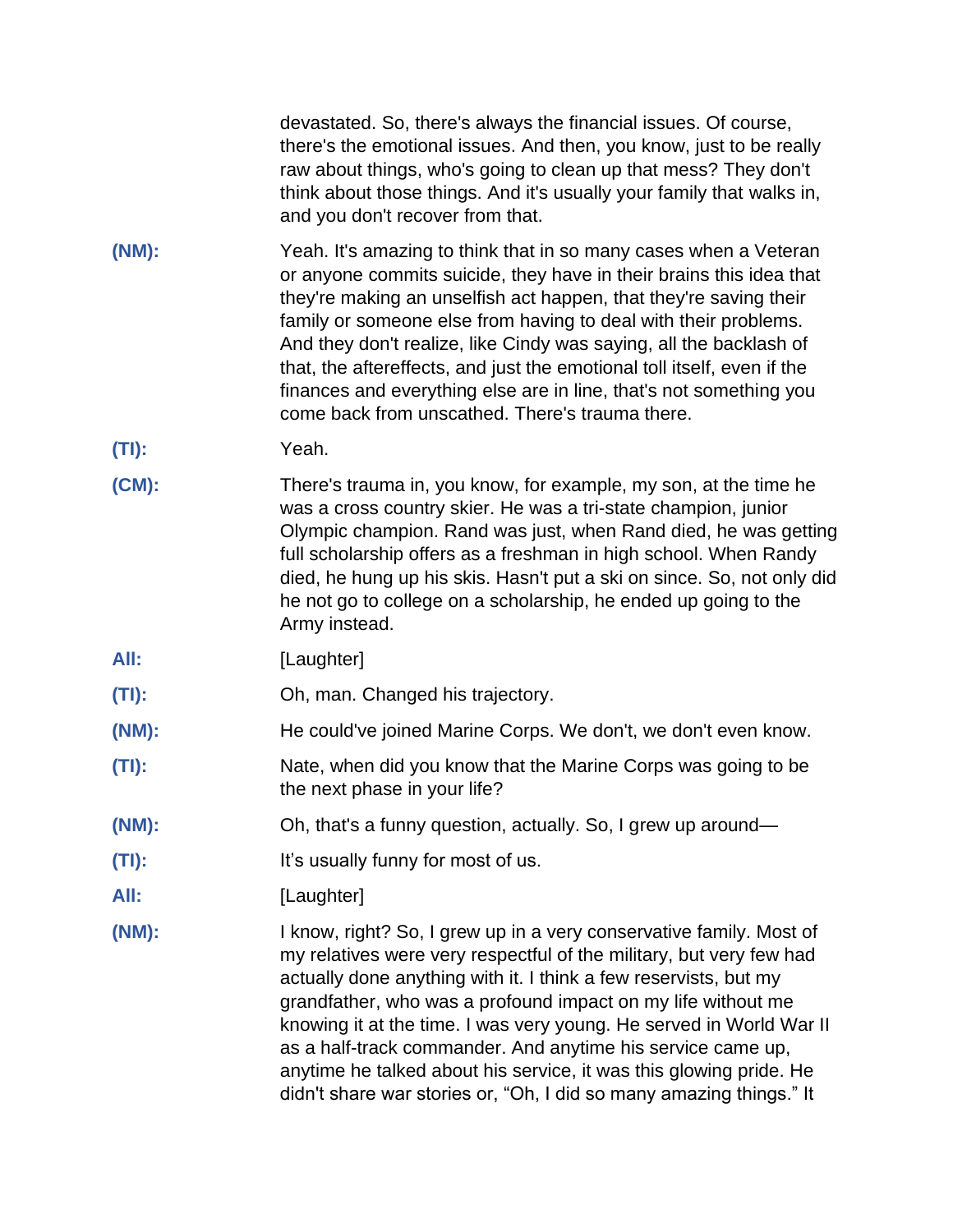was just this sense of pride that he kind of communicated just with his countenance when he talked about "I served." And it was such an amazing thing. And that was something I wanted to be a part of. I wanted to serve my country and then have that sense of pride having known that I did the thing. So, that's where it started. And then I graduated early, went to college, went to dive school, police dive school, and then was a dive master for a recreational dive company for a little bit. And I was like—

- **(TI):** This was after you got out?
- **(NM):** What's up?
- **(TI):** This is after you got out?
- **(NM):** No way before.
- **(TI):** Oh, wow. Wow. Okay.
- **(NM):** And then I was like, if I keep this up, I am going to be a beach bum. Like that's what's going to happen cause I love diving. I love the beach. This is amazing. And there was that sense of if I don't do this now, I'm never going to do it and I'll regret it for the rest of my life. So, I went to this little recruiting station in a strip mall in Baraboo, Wisconsin. And once again, no intelligence on what happens with recruiting side of things or how the military works. And I was like, they're all in one stop. It was like the Air Force, the Army, the Marine Corps, the Navy. And I was like, I'm going to get them all. This is fantastic.
- All: [ Laughter]
- **(TI):** I'm going to do a tour of each.
- **(NM):** So, I went down there. I did. So, I went down that went down the entire strip mall, walked in one, talked to him for a bit, walked in the other, talked to him for a bit. And long story short, the Marine Corps was the only one that was like, "Hey man, we're not going to try to sell you on anything. You're put together, you have college, you know what you want to do for the most part. But if you want to be a part of something special, we got you, boo, but you got to want it." And I was like, "Ah, you got me." So, I went home, and I presented all of this to my parents because, you know, that's the way I roll. "All right. Air Force does this. And Navy does this. And Marine Corps does this." The whole time knowing I was going to join the Marine Corps the whole time. And by the end of it, my parents looked at me and they said, we trust you to make the right choice for you. So,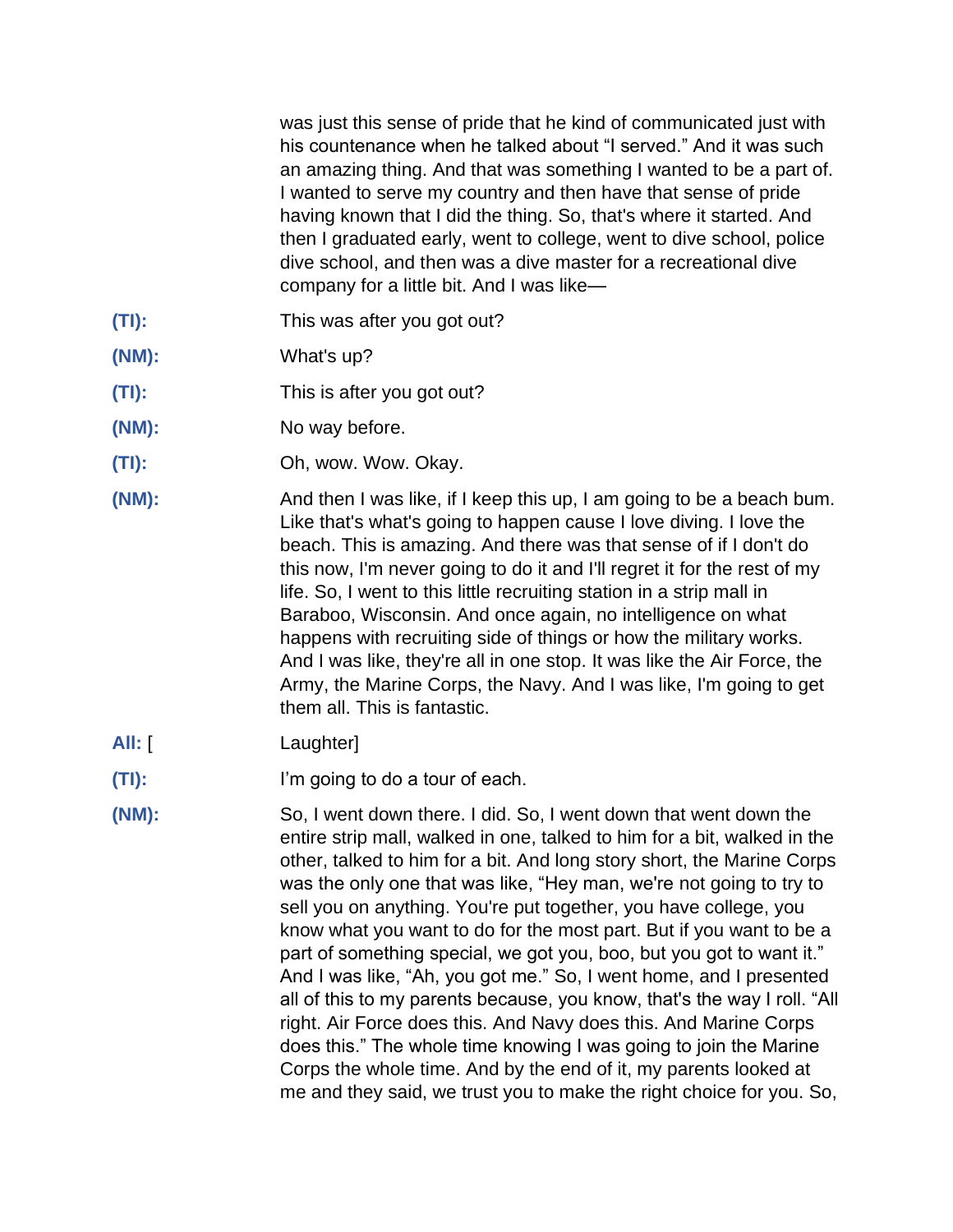|          | from then on, it was trying to figure out what I wanted to do in the<br>Marine Corps and make it happen.                                                                                                                                                                                                                                                                                                                                                                                                                                                                                                                                                                              |
|----------|---------------------------------------------------------------------------------------------------------------------------------------------------------------------------------------------------------------------------------------------------------------------------------------------------------------------------------------------------------------------------------------------------------------------------------------------------------------------------------------------------------------------------------------------------------------------------------------------------------------------------------------------------------------------------------------|
| $(TI)$ : | My recruiter—I made it like a matrix of all the four services and like<br>a 10 point system. Like I analyzed the crap out of it. And he was<br>like, can I-l showed him my paperwork. I was up late at night<br>thinking about like, you know—I had like categories, like, who<br>would I want next to me in a foxhole? Like, you know what I mean?<br>Like I'm like 18 years old thinking this stuff. Iraq hasn't even kicked<br>off. It was kicked off when I was in the delayed entry program. But<br>he saw this paper, and he's like, "Can I keep this? Like, I want this."<br>He still has it to this day. And, of course everything was like a 10 on<br>the Marine Corps. side |
| (NM):    | I feel like had I done the graph and chart and cost and benefits and<br>all of that, I may have been swayed even slightly away from the<br>Marine Corps. But, yeah, it's a passionate decision. You just do it.                                                                                                                                                                                                                                                                                                                                                                                                                                                                       |
| $(TI)$ : | Right. Okay. So how long were you in? I know you got out in 2012.                                                                                                                                                                                                                                                                                                                                                                                                                                                                                                                                                                                                                     |
| (NM):    | I did. Yeah, I was in four or five years, total of just barely over five<br>years.                                                                                                                                                                                                                                                                                                                                                                                                                                                                                                                                                                                                    |
| $(TI)$ : | Okay. While you were in, give me either a best friend or your<br>greatest mentor.                                                                                                                                                                                                                                                                                                                                                                                                                                                                                                                                                                                                     |
| (NM):    | So, I did this thing where I worked with a lot of teams all over the<br>Marine Corps, especially once I got into the mix of things. As soon<br>as I was through a school, joined special projects, I would integrate<br>with a team and deploy and rinse and repeat over and over and<br>over and over. So, operations never stopped.                                                                                                                                                                                                                                                                                                                                                 |
| $(TI)$ : | What was your MLS? What'd you do?                                                                                                                                                                                                                                                                                                                                                                                                                                                                                                                                                                                                                                                     |
| (NM):    | 2621 Intelligence Ground Warfare.                                                                                                                                                                                                                                                                                                                                                                                                                                                                                                                                                                                                                                                     |
| $(TI)$ : | Okay. Interesting.                                                                                                                                                                                                                                                                                                                                                                                                                                                                                                                                                                                                                                                                    |
| (NM):    | Yeah, I thought so too at the time.                                                                                                                                                                                                                                                                                                                                                                                                                                                                                                                                                                                                                                                   |
| All:     | [Laughter]                                                                                                                                                                                                                                                                                                                                                                                                                                                                                                                                                                                                                                                                            |
| (NM):    | No, an amazing thing that I didn't even know existed, but it was<br>fantastic. It was a fantastic career. But because of that, I got to be<br>exposed to a lot of different leadership styles, you know, a lot of<br>different services, mostly the special forces community, but some<br>conventional forces as well. And it was just such a mixing bowl. I<br>got such a unique experience in the Marine Corps. But I'm going to<br>say that my first mentor that really impacted me in the Marine                                                                                                                                                                                  |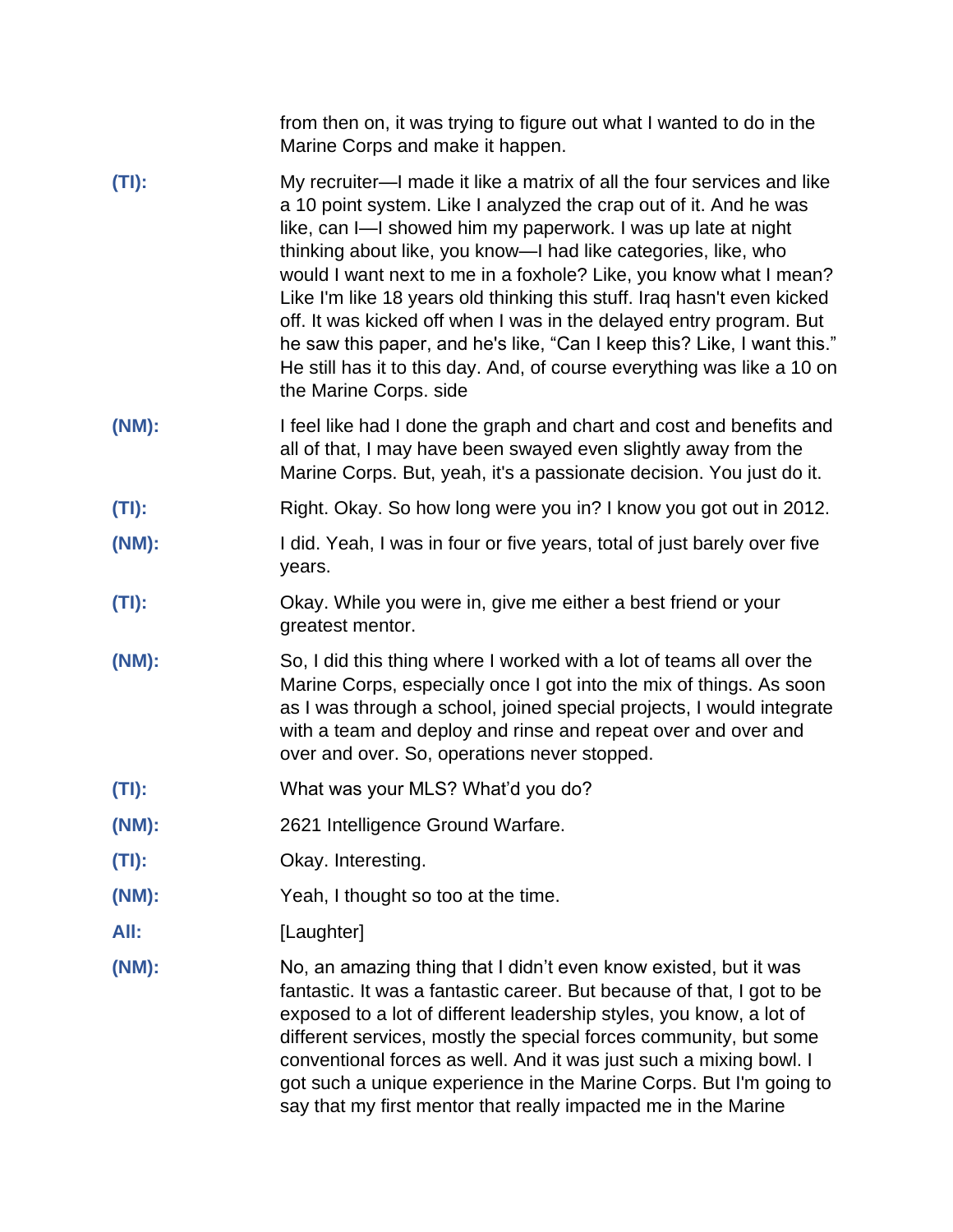Corps was when I was—I had just gotten done with a school and I thought I was hot. I was great. I had everything put together and showed up to my school and had no idea what I was doing there. I showed up to Fort Meade, Maryland. And for everything I knew, that was where analysts go. Like people sit behind desks. And I was like, that's not why I joined the Marine Corps. This is messed up. So, I requested mast. Within days of arriving at my duty station, and I have since found out that's a great way to ingratiate yourself with your leadership.

- All: [Laughter]
- **(NM):** Turned out to be fantastic, but it meant I had to carry 160 pounds Commanding Officer Major Read up and down the obstacle course because that's how we train Marines. So, that was a great experience. But my platoon commander at the time was Gunny Scoggins. And he made that first initial, major impact in my career. And it was just with investment. Like he would still give you your rasher of what you earned anytime you messed up. But he would explain. He would take a moment to pull you aside and mentor you and teach you. And that little amount of effort, that emphasis on, "I'm going to invest in you because you matter." Suddenly, tables turned. And I was like, "All right, this isn't me having to obey, me having to listen to your mentorship. I want to make you proud. What you're saying makes sense because you're giving me a reason." And I've kind of mirrored that leadership style as much as I can in my life, trying to give people the reason behind what I'm saying.
- **(TI):** So, why did you decide to get out in 2012?
- **(NM):** I didn't really.
- **(TI):** Okay.
- 

**(NM):** I did it all the wrong way, honestly. I took a few TBIs during my service, and I was told that if I stayed in I was going to go strategic and not tactical. And I was not about that. That hurt my feelings in a big way. Pride is a huge thing, turns out. And at the time hearing you're not good enough, you're too broken. Obviously, this is what I was hearing in my head. You can't do what you want to do anymore. It broke me. And I was like, I can't be a part of the Marine Corps if it's not on my terms, like I want to do what I love to do. I want to do what I'm passionate about. I'm not going to just sit behind a desk for the rest of my career. So, rather than waiting for medical retirement or doing it the right way, I was like, "Oh, I'm out of here" and charged off into the horizon. And, yeah, I had to prove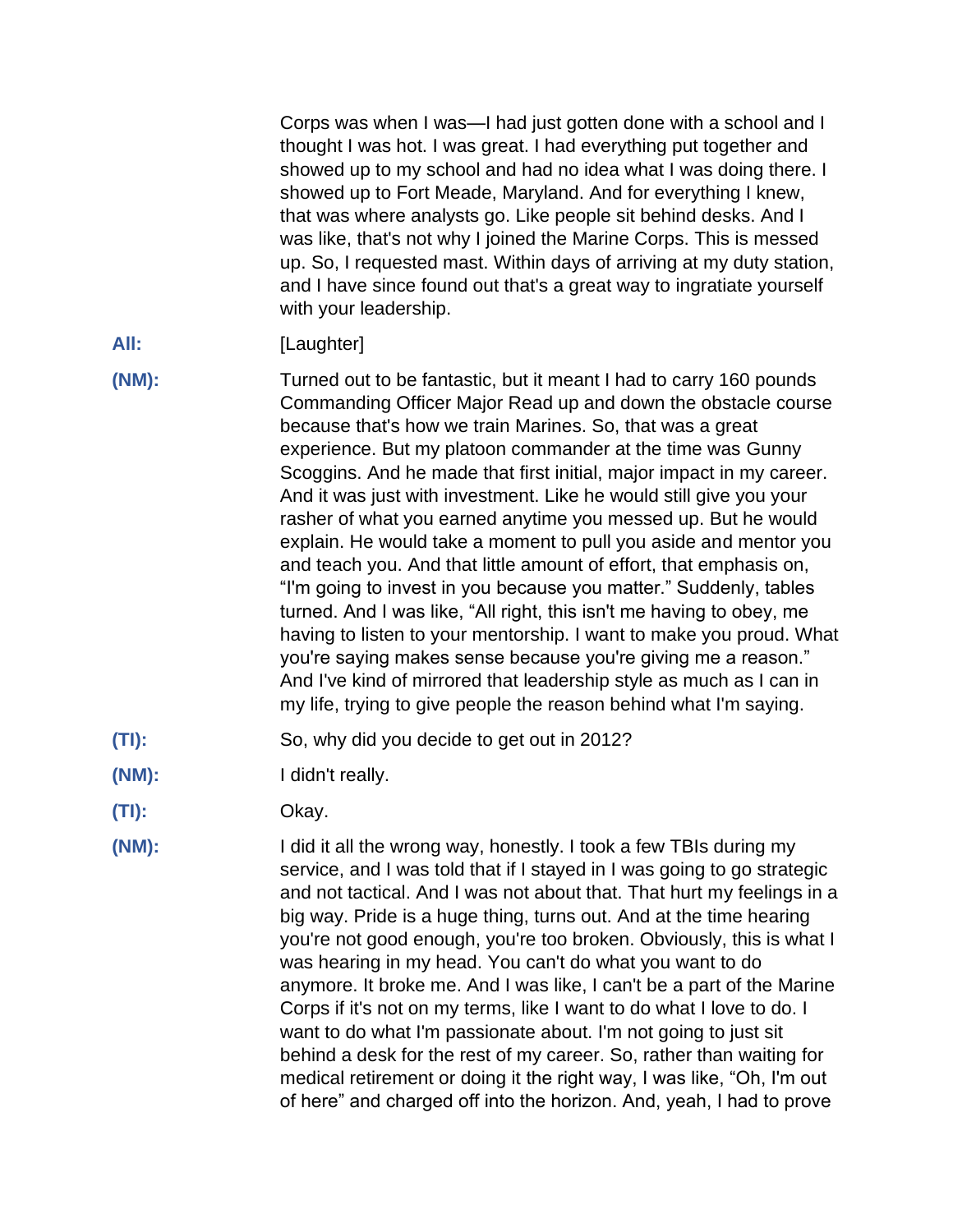something to myself after that. It was I need to prove to the Marine Corps and everyone around me that I'm still operational. So, that's when I went back as a civilian.

- **(TI):** You went back and you went to contracting.
- **(NM):** Mhmm.
- **(TI):** Got you. How did that work out?
- **(NM):** A much different experience. Very, very different. With operational side of contracting, once you're a part of an organization, a bigger thing it's different. But when you're a part of a civilian operational contractor side of that whole deal, you don't have that same comradery. You don't have the same connection. You haven't been through the same training.
- **(TI):** Really?
- **(NM):** You can, but it's tough to develop it. Because, you know, a lot of cases, you don't get integrated into a team and stick with it. You're a standalone capability. And they will plug you in wherever they can use you. So, it's really tough to feel that security in your team. And even the fact that in my Marine Corps career, I was plugged into a lot of different units. We had some sort of assemblance of workup, even if it was a few days. And I felt, personally, like we had a specific goal. I knew why I was out there. I knew why I was invested. And for a lot of that early contractor career, before I went back into the intelligence side of things, I felt like I was just there to earn money. I felt like a mercenary, and I was like, I don't want to die for this guy. I don't even know this guy.
- **(TI):** Gotcha. Very good. Very good. Okay. So, two very unique places in life that you too came from. How did you both find your way? And we'll go with Cindy and then we'll go Nate. How did you both find your way to Irreverent Warriors and to what you're doing now?
- **(CM):** I had heard about Irreverent Warriors back in 2015. And at the time my son was stationed at Fort Lewis, Washington, and Stephanie was at Fort Stewart in Georgia. And I just thought it would be a great idea. In January, there was a hike in Houston, and I live in the Austin area. So, I just called the kids and said, "Let's do this. You know, I'm not sure what it is, but it sounds like a good thing." So I brought the two kids in, and we did our first hike and we found our community. It was an amazing day and just the energy of having the two kids together and me being there and we just—there were so many other people just like us. And so, at the end of the day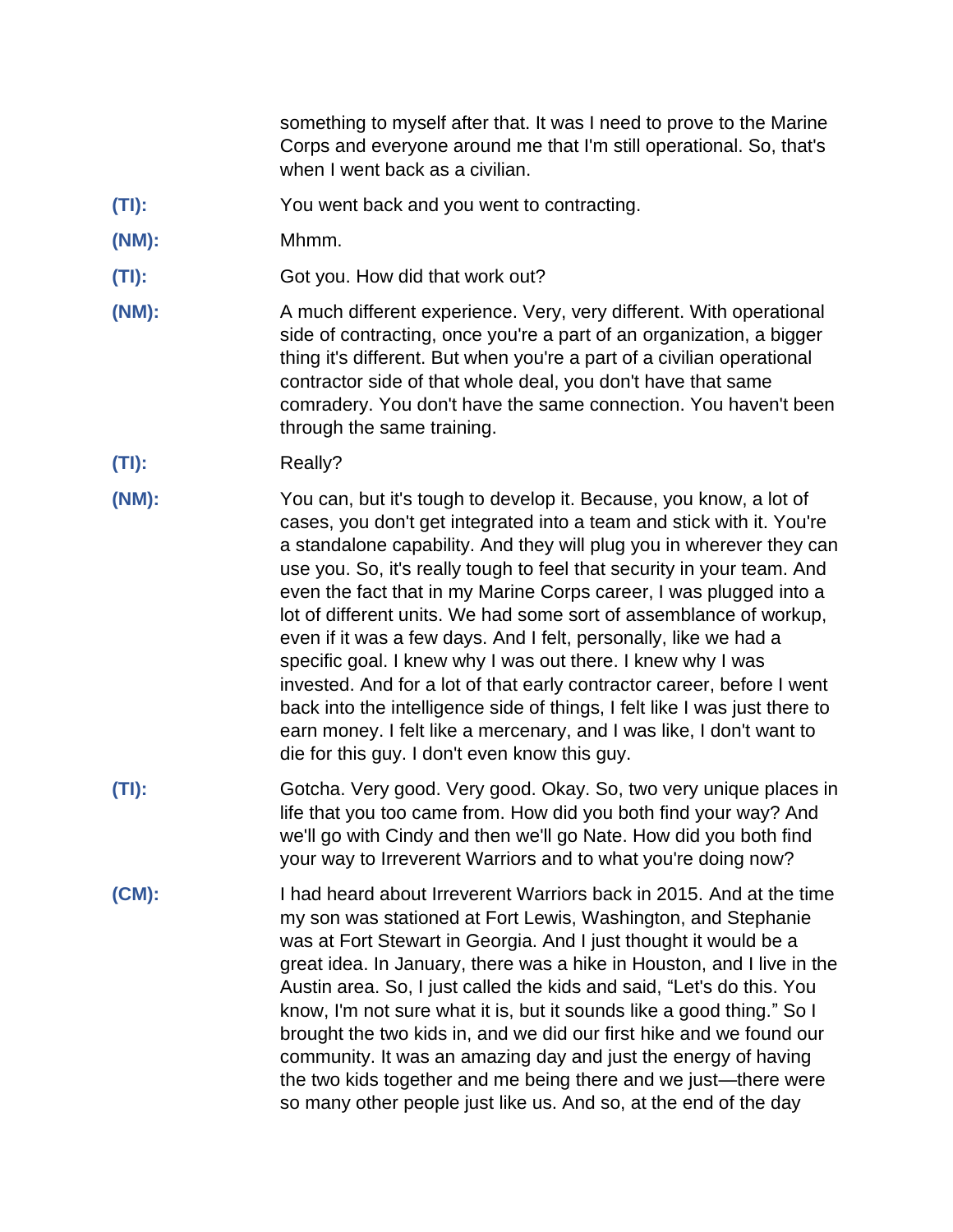Stephanie, my daughter said, we need to do a hike out in Savannah where she was stationed. And like, no, that's a lot of work. And she's like, "Yeah, we can do it". And so we did. We did our first hike and then it was a great height. And so, people were asking me to help them along the east coastline. And so, I started helping with hikes and then somehow Donny O'Malley found out what I was doing out there and asked me to come on and take over the hikes nationally for a couple of years.

- **(TI):** And you've been doing it ever since?
- **(NM):** Gotcha.
- **(TI):** How about you, Nate?
- **(NM):** So, the way it happened for me. One of my friends locally in Fayetteville, North Carolina said they were trying to get one of the hikes up and going in town and looking at the externals of the event. I was like, all right. We're doing a ruck march in tiny shorts. Sounds great. I'm in. I knew nothing about the mission. Absolutely, nothing. I'd never heard of Irreverent Warriors. I didn't know who Donnie O'Malley was or Vet TV. I was just rolling. I was like that sounds great. I'd been a part of, a lot of—
- **(TI):** Donny's is the one that started this nonprofit, right?
- **(NM):** Yeah.
- **(TI):** Gotcha. Got it. Very good.
- **(NM):** So, jumping into that, I just had no idea really what I was in for. But I've been a part of a lot of nonprofit efforts, and the suicide issue, mental health really in general, for Veterans and military weighed very heavily on me. I lost a lot of guys while I was in. And a lot of guys when I was out just to their own mental health. They lost that battle over and over and over. And I needed to be a part of trying to find a solution. Everything I was a part of up until Irreverent Warriors, it felt like I was doing something. I was making awareness happen or I was raising funds or something. So, I was very invested in that fight. Enter Irreverent Warriors. I was like, "All right, that sounds like a cool event."
- **(TI):** Not knowing that it was part of combatting Veterans suicide or anything?
- **(NM):** I knew the basic mission of it, but I didn't really connect the two. I was like it's another one of the marches. It's another one of - you know - whatever we're raising awareness. It's fine. My dumb Marine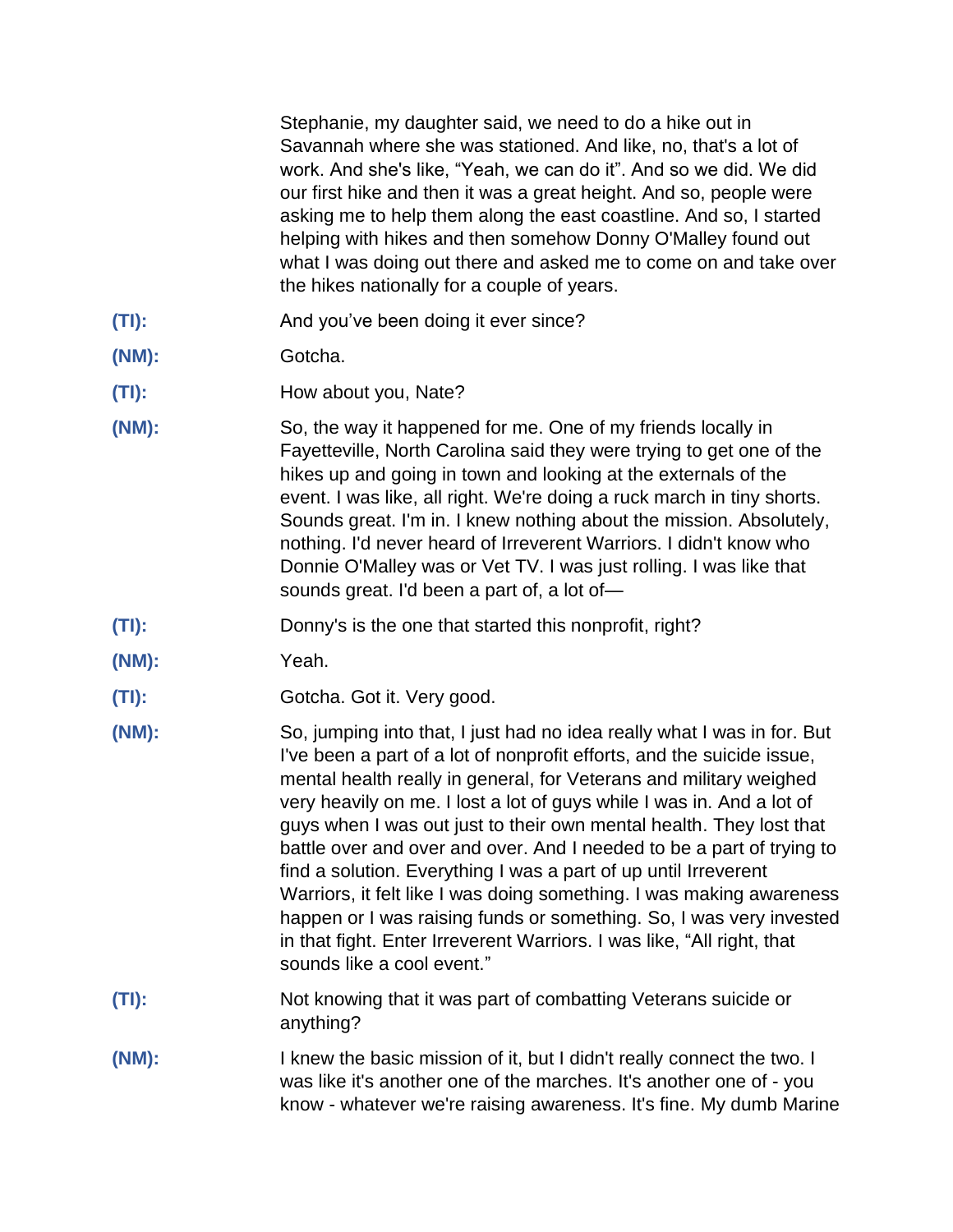Corps brain was like, "Hey, we're going to ruck on a Saturday. This sounds great. And I'm going to make everyone else suffer." So, I rolled out a, you know, a 14.7 mile hike that was, you know, intended to be challenging. And we had a blast. And over the course of that event, it was actually my second hike that I attended was the one that I helped coordinate. And over the course of that event, I just saw the unconventional therapy side happened. People were having fun. It was a great time. I was having a blast, but I was seeing people that didn't know each other 20 steps back pour their souls out to each other. It was all the barriers were down in a way that I hadn't seen before. People would push you toward a conventional therapy or clinical therapy. Those are so important, but there needs to be another side of that therapy. There needs to be that brotherhood, that comradery you had in the military. And I was seeing that happen in this dumb event that I was helping to coordinate. And it sucked me in, and I kept doing next event and next event and just kind of rolled into a leadership role. I would say, excuse me, by that fall—

- **(TI):** No problem. No worries.
- **(NM):** All the frogs and stuff. Luckily you can edit this.
- **(TI):** Absolutely.
- **(NM): He's like, "I won't though."**
- **(TI):** Still keeping it in.
- All: [Laughter]
- **(NM):** But yeah, over the course of that event, just watching that happen. You know, people have that conventional therapy where they need it, but they didn't have what I was seeing happen out there. They didn't have that, that comradery, that brotherhood, that they had missed. And in my opinion, that is the lifesaving power of Irreverent Warriors is having Veterans come together. We don't have to show any magic art. Our magic is just getting them together and then they save each other's lives just by being there for each other. And I was watching that happen on the streets. And so, I was sucked in. Just kind of rolled into leadership, started helping to coordinate hikes without knowing it. It was very tricky. And then by the end of that year, Cindy had contacted me and she said, "Hey, you're doing all this stuff. I would like you to roll into a leadership position." And I was like, "Oh no, I'm doing that already. It's fine." And I knew what she was asking, but at the time I was really invested in my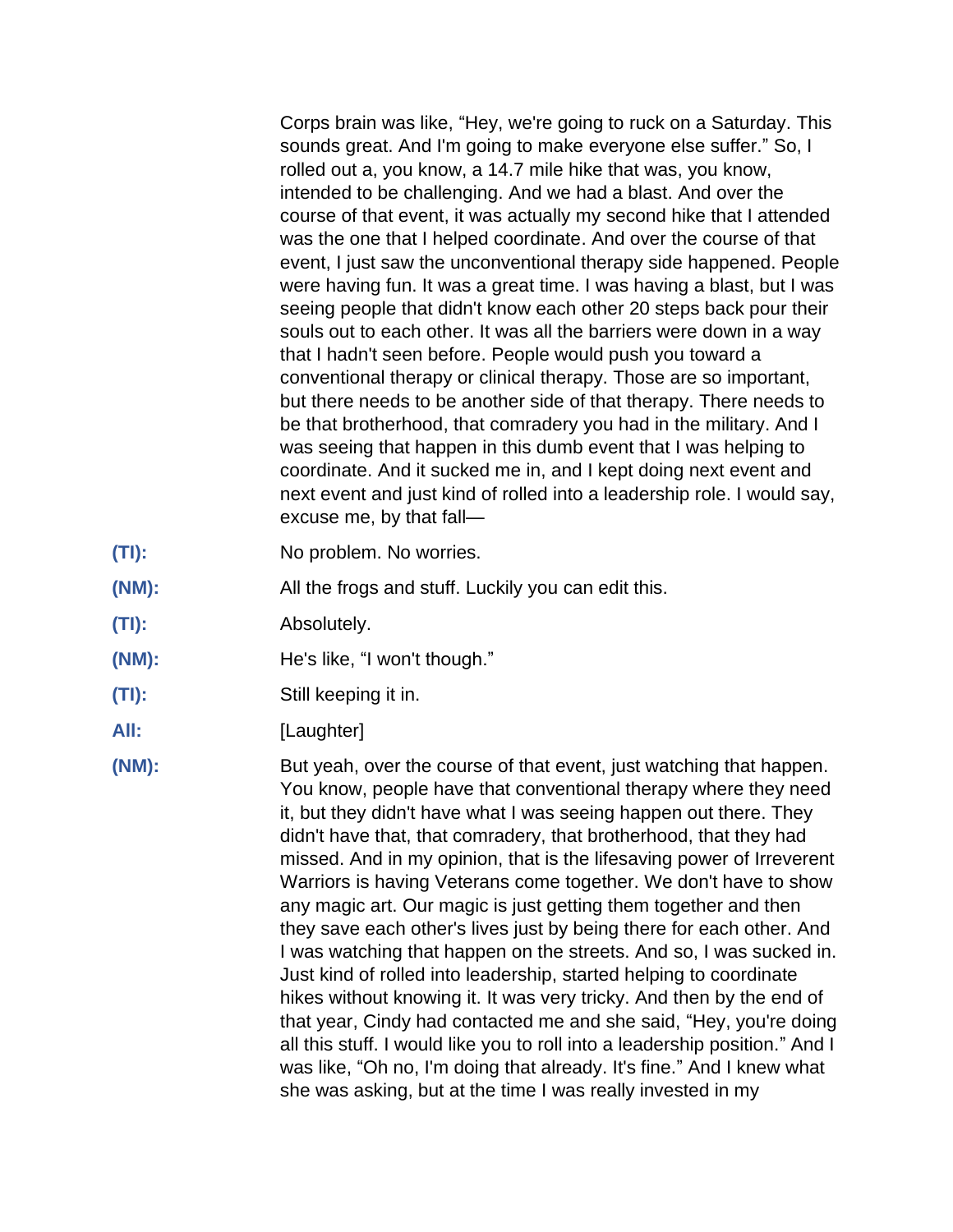|          | contracting career and overtaxed. So, I was like, "I can't do it. I<br>really can't." So, she kept asking. Right about, I think December,<br>shortly after she took over as president, she asked one more time.<br>And I had been invested enough to see the fact that I, that<br>Irreverent Warriors didn't need me in the wings. They didn't need<br>me in the background. Like I needed to just stand up and be a<br>leader or not. Like that was where I could make my biggest impact<br>was just getting involved. So, I said, yes, finally. And then turned<br>out that I helped coordinate the first conference national conference<br>we had. And it's just grown so professionally since.                                                                                                                                                                                                                                                                                |
|----------|-----------------------------------------------------------------------------------------------------------------------------------------------------------------------------------------------------------------------------------------------------------------------------------------------------------------------------------------------------------------------------------------------------------------------------------------------------------------------------------------------------------------------------------------------------------------------------------------------------------------------------------------------------------------------------------------------------------------------------------------------------------------------------------------------------------------------------------------------------------------------------------------------------------------------------------------------------------------------------------|
| $(TI)$ : | Now, Irreverent Warriors. They put on Silkies Hike. Let's just give a<br>broad overview of what we're talking about. Irreverent Warriors puts<br>on Silkies Hike in order to give a-what's the mission. Again, if<br>you've been on a hike, you know it cause-                                                                                                                                                                                                                                                                                                                                                                                                                                                                                                                                                                                                                                                                                                                    |
| (NM):    | You chant it over and over. It's a good reminder, man. You have to<br>tell people the same thing over and over and over. Eventually it<br>sticks sometimes. But it's bringing Veterans together with humor<br>and comradery to improve mental health and prevent Veteran<br>suicide. That's our mission statement.                                                                                                                                                                                                                                                                                                                                                                                                                                                                                                                                                                                                                                                                |
| $(TI)$ : | Outstanding. Cindy, in your bio, you said that these hikes were life-<br>changing for you, your daughter, and your son. Nate's kind of<br>alluded to it as well. In what way has it been life-changing?                                                                                                                                                                                                                                                                                                                                                                                                                                                                                                                                                                                                                                                                                                                                                                           |
| $(CM)$ : | Well, primarily I saw the difference in my kids. You know, I wasn't a<br>combat Vet. I was a peace time Vet a long, long time ago. But what<br>I saw my kids go through and watching the devastation after their<br>dad died. And then both of them serving when we got there that<br>day. I saw both of us fight, both of them, that I hadn't seen, that the<br>lights had gone out years ago. And while they were serving and<br>loved what they were doing in the military, I just never saw that<br>light. And in that day I saw it. It was sparked. And the two of them<br>coming together and just watch the dynamics, I knew that we were<br>going to be okay. I knew we were going to be okay. We weren't<br>alone. They each had connected with so many other people that<br>day, as well as connecting back with each other. I knew that I<br>wasn't afraid of losing them at that point. Like I had been the<br>previous few years, so it changed and saved our lives. |
| $(TI)$ : | Wow. Veteran suicide is always a huge topic here at VA, as always<br>right. We all know about the 22 a day. 21 a day. We also have a<br>whole podcast on the research to battle Veterans' suicide. Or if, you                                                                                                                                                                                                                                                                                                                                                                                                                                                                                                                                                                                                                                                                                                                                                                     |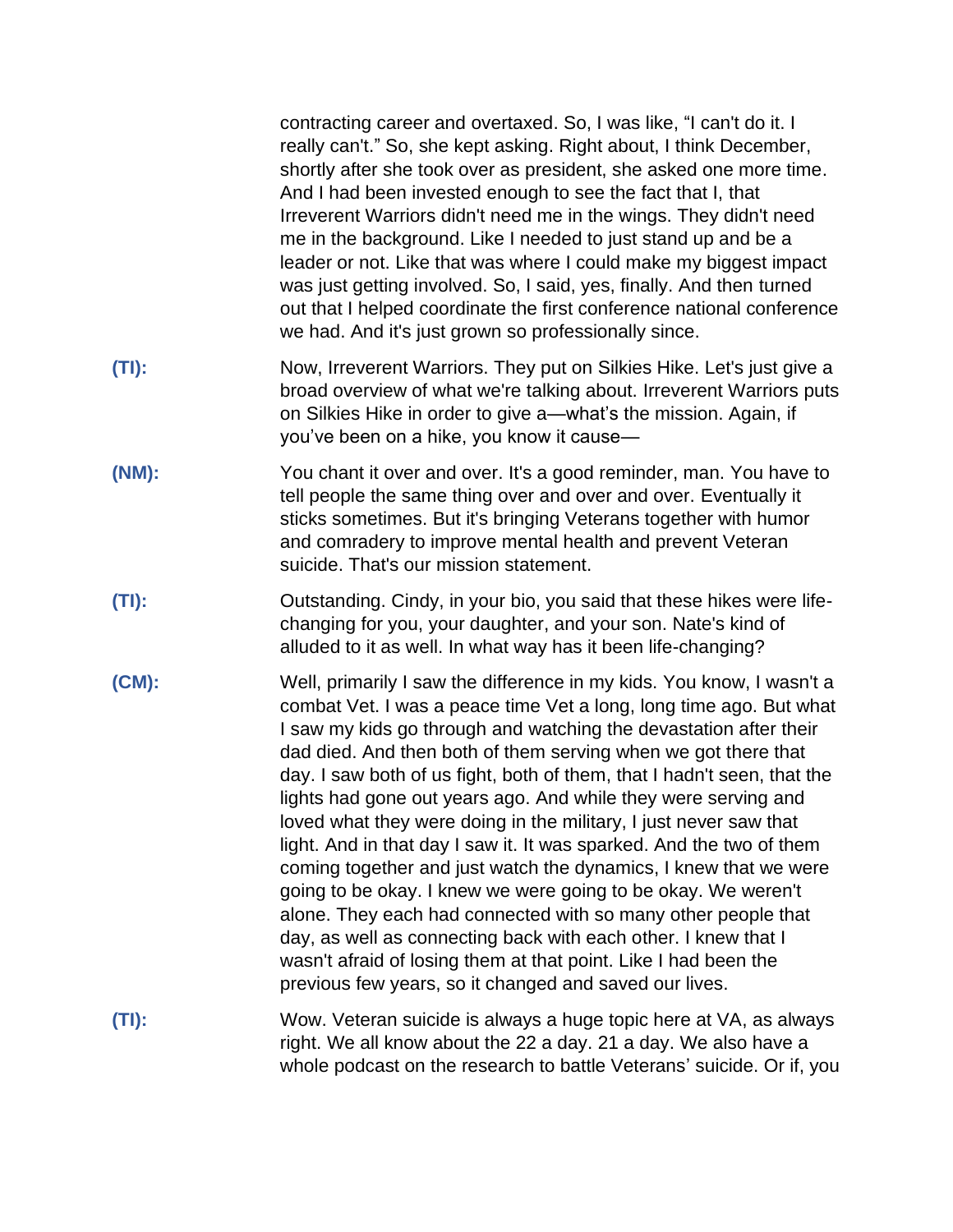know, either one of you know, that it's the MIRECC Short Takes on Suicide Prevention. Have you heard of that podcast?

**(NM):** I have not.

**(TI):** Check that out when you get a chance. It's all about the research to prevent Veteran suicide. And they have a lot of really deep dives into like, you know, some of the factors that lead to Veteran suicide and how to fight them. I's a topic that we brought here on Borne the Battle a couple of times, both with stories of either Veterans coming close to committing the act or Veterans looking to help in the fight. Episode, I think 219, something like that, we had Chad Robichaux, Bellator, Strikeforce MMA fighter world champion with legacy FC. When he talked about winning a Strikeforce at the Toyota Center in front of 10,000 people, going home that night he was deciding that was the night he was going to take his life. Eventually he didn't do it, but honestly, really good episode about Veterans' suicide and how to overcome it. Then there's, I think, Episode 212, 213, something around there, but these, both Marine Veterans by the way. Marine Veteran, Aaron Quinonez, who again was homeless before and after the Marine Corps, almost committed suicide. And now he's developed an app that it's going through, Operation Pop Smoke. I don't know if you've heard it. It's going through some trials so it can be actually prescribed. For people with suicide ideations, an actual app on your phone. It's like a close knit buddy app. If you get a chance, take a listen to both of those. I say all that to say this you're both very involved in group think tanks and gatherings about how to help prevent Veteran suicide. You have a whole, you're running a whole nonprofit, that's kind of based off preventing Veterans' suicide. Have there been good programs within VA that you've seen in this effort? And what is the community asking for that? Maybe isn't there yet in VA?

**(NM):** Sure. So, I'll take a whack at this one first. So, my experience, I think it's probably the best way to tackle this question. So, my experience with the VA, I tend to be a very guarded person. What I go through, I deal with—I'll joke about it. I'll have fun with my very close buddies. I will talk about it. That's about it. So, my experience transitioning from the Marine Corps into the civilian world and dealing with the VA system. It was very, very difficult to integrate into that VA system and communicate with people the same way I would communicate with my buddies. She was difficult to break down that wall. I understood the value in what they were providing, but it was really, really tough to make that connection. Same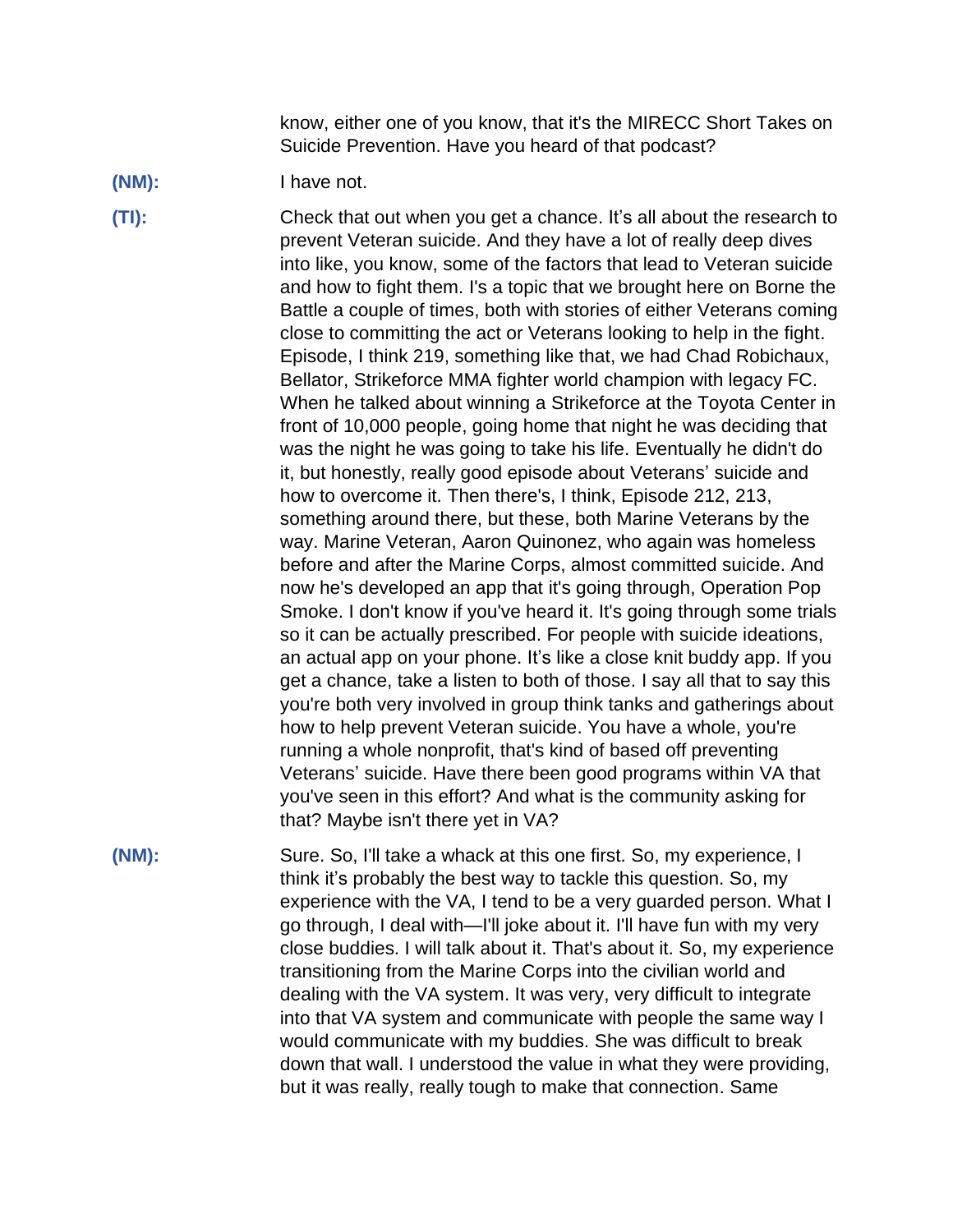connection I did with my brothers sitting around the fire in Afghanistan, you know, just, "Oh, that terrible thing happened today." Yeah. Make a dumb joke. Roll-on.

- **(TI):** I think that's fair. I think that's fair for any kind of hospital situation, you know, walking into a—you know, it's not, natural for a lot of us.
- **(NM):** And we tend to be very abrasive. Like one of the things that we rely on as an organization, we really—we're going to hold to for, for the, for the rest of. The time that I'm involved in this organization is bringing Veterans together means something. It's not about the Irreverent Warrior's brand. It's not about, you know, "Oh, we're, we're better than any other organization." It's not, we are a very, very small part of the solution to all of these health issues. We are part of the puzzle. We need the rest of the Veteran community. We need the VA. We need everyone to do their part of their job or what we're doing is useless. We are introducing Veterans back to a network that is going to change their lives. That is going to save their lives. We're giving the people that attend to our hikes a reason to care, a reason to go on, a purpose, a reason to live, but if they don't have those resources afterwards, all of that is useless. We can't provide clinical therapy. We cannot. We're not a pharmacy. Like we cannot help them or take that edge off what they're dealing with psychologically. What we can do is give them a reason to care. We can reintegrate them into a network that will care, and we'll pluck them up when they're having a bad moment.
- **(TI):** Are you seeing anything within the VA that does help in this effort? Or is there anything in the community? Is there anything that the community is asking for from the VA that maybe needs to be provided a little bit more?
- **(CM):** Yeah. On this? I think it was our Memphis hike. Part of our route took us right by the VA and the director of the VA actually came out and spoke to us. They arranged that ahead of time. He had popsicles for us. It was really quite, it was a hot day. He had popsicles. And normally about that point in the hike, people are pretty rowdy, ready to finish in the day. But when he came out, everyone was quiet. People paid attention. It was crazy. But the VA, the impact that he had, because the VA like it's this big entity that people are either frustrated with or in awe of. But it's bigger than them. And so, when this guy came in—
- **(TI):** It's a big ship with a tiny rudder.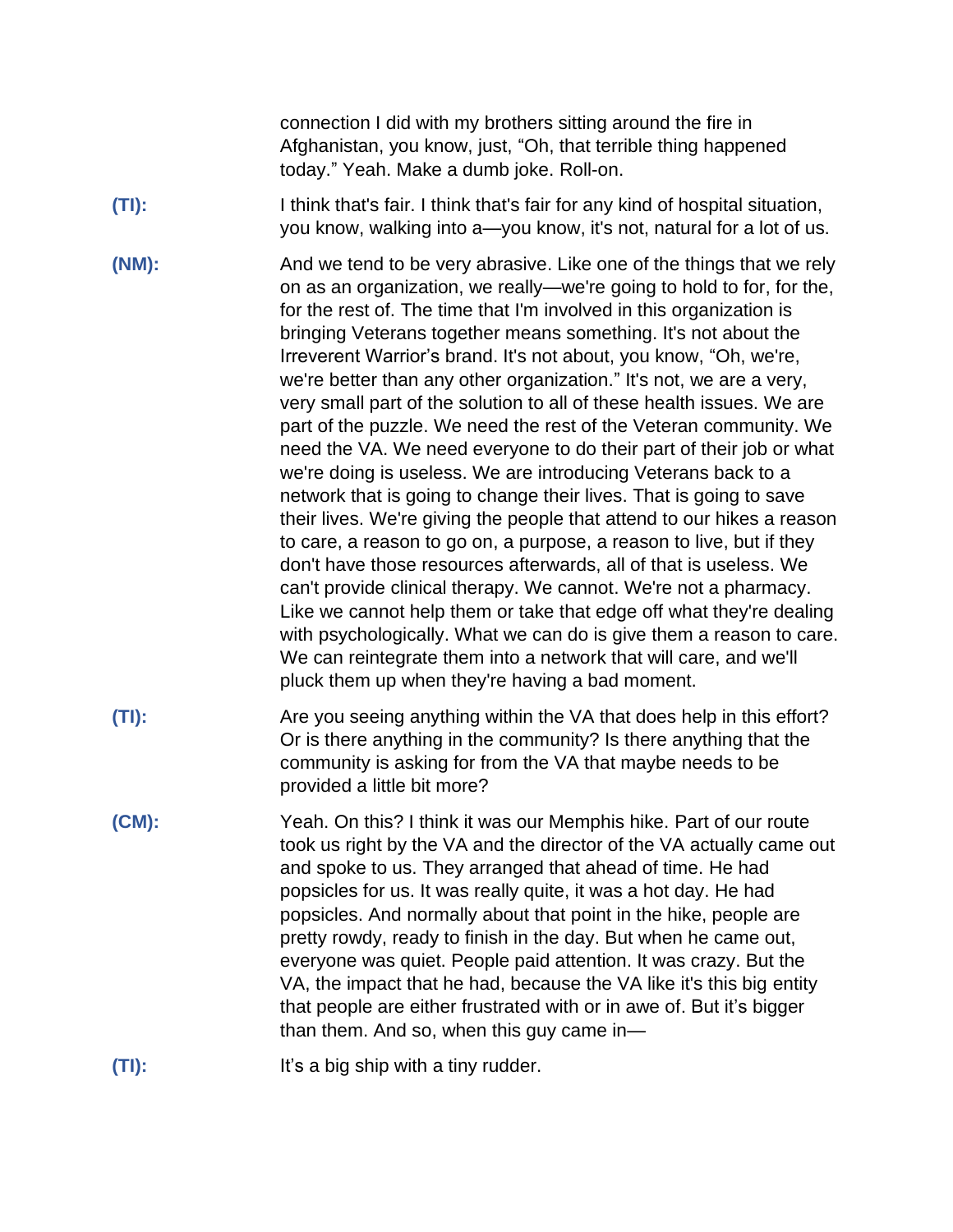| $(CM)$ : | When that guy came out, as the director of VA, everyone listened.<br>And in the information he shared, they actually grasped, which you<br>could have it handed them pamphlets for years. You could have                                                                                                                                                            |
|----------|---------------------------------------------------------------------------------------------------------------------------------------------------------------------------------------------------------------------------------------------------------------------------------------------------------------------------------------------------------------------|
|          | had all kinds of other resources out there for them. But when this<br>man, the head of this VA came out, took the time to speak to these<br>guys at their level, and connected with them emotionally, that was<br>powerful, very powerful, and probably did more for the VA that day<br>with everyone in that group than anything that had been a prior to<br>that. |

- **(TI):** Yeah, they hit the human connection.
- **(NM):** Exactly. That's that barrier. I felt trying to enter that it was difficult. There was no interpersonal connection. There was no automatic connection for, you know, from a similar service. And I've had some amazing people I've worked with in the VA, and the people are actually what makes the magic happen. And that sounds like a really dumb cliche thing to say, but it's true. The VA, as a construct, as a system, is—it's like I said, it comes almost as abrasive to a lot of our Veterans. They're like, oh, the VA, screw the VA. And a lot of times we're the ones that are like, "Hey man, have you ever submitted a claim? Because that would probably help, you know. You're really good at some stuff, they will help." But yeah, but I think that Cindy nailed it on the head. I think that that direct personal connection would change the entire system.
- **(TI):** So, just that director being aware of the hike and coming out and just being involved in it and just showing that, "Hey, we support what you guys are trying to do."
- **(NM):** Oh absolutely.
- **(TI):** We're supporting the community in this way. Just being aware of it. Probably did the world for that Memphis VA at that day of bringing awareness to what they have to offer. That's good. That's good. It's a really good feedback. And I can't wait till this airs so everyone else can hear that. You know, and I've shared my—and I'd like to say, you know, I've shared my story about the VA on this podcast before I'm a VA employee, but I walked away from the VA for like four years. You know, I gave him, I gave him my own two middle fingers and walked away after I had a terrible service the first time. And it's amazing how one person can ruin the reputation of an organization. That's 400,000 people, employee-based, you know. And it's, again, it's just like the Marine Corps. It's just like the Army. It's just like any other service. It's a huge ship. DOD. It's a huge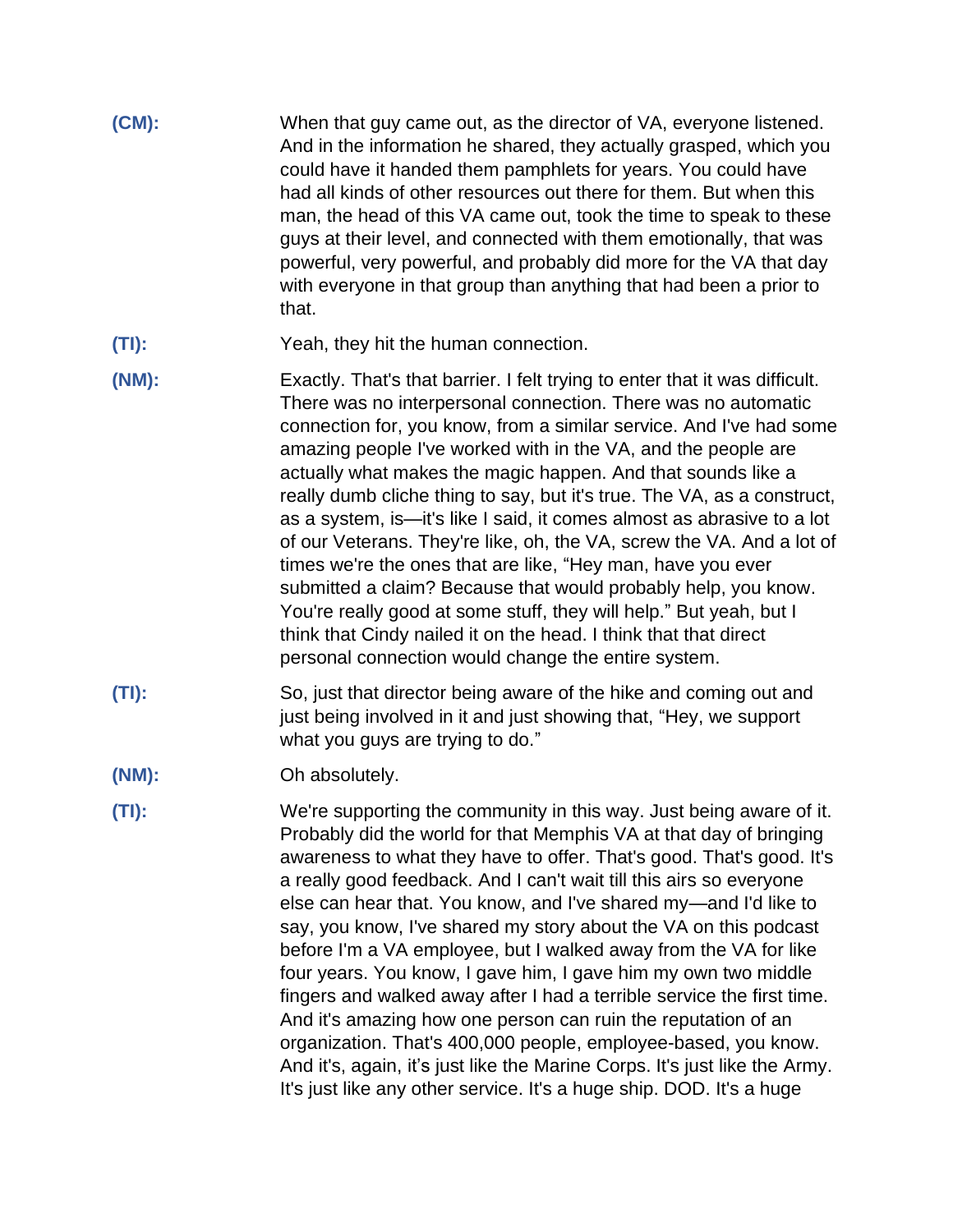ship, tiny rotor, hard to turn sometimes, like any other fortune 500 company. But I will say all that to say this, I think from the time that I walked away in 2014 to the time in 2021, I have seen a difference personally. And I think part of it's probably because I'm the employee there as well. But there's something to be said. So, what you're saying is, hey, that Veteran, that director of the VA medical center in Memphis came out and took part in what you guys were doing, showed his face, showed that he was aware of what you guys are doing and supported it. So that's really good to hear.

**(NM):** The best way for me to put it, and Cindy's probably really sick of hearing this quote because it's kind of one of my mantras, but people don't care how much, you know, until they know how much you care. That's something I've embraced with my life. No matter what position I was in, what leadership position I was in, I wanted to make sure the person that I was trying to guide or mentor or lead understood that I was invested in them personally, not, you know, I need to take care of whatever you're bringing onto my plate. It was, "I want to help you out." And for me, that's that barrier that needs to be torn down. We need our guys to get that interpersonal connection, that, "Hey man, we're here for you. I am here for you". Not VA will help you because that's our job. And like it's tough for Veterans to ask for help, but we're terrible at it. And honestly, the VA could be a perfect system. And me knowing my friends, my Veteran friends, we would still crap all over it. For sure. We'd probably crap on it harder. That's just what we do. But that understanding from the other side of being like, all right, guys, all right, dummies, we love you. We're invested in you. This is for you.

**(TI):** Most of us, you know, a vast majority of the VA, are Veterans. It's like, yeah, we get it. We're there with you, you know. We're trying to figure this out with you. I took the job as like, that's what I love about this podcast is that, you know, every five episodes we do, what's called the benefits breakdown. I go into an office or a program or benefit within the VA and I shake them, and I go, "What do you do? How do you help Veterans? And how can they be eligible for your services?" You know, so that's one thing that I love doing about this job is I get to—whatever I get to learn, whatever I learned from the VA, I get to bring out to everyone else. So, one thing I do know that the VA probably couldn't pull off, and maybe they could if the right person was there, but as what you all do, your bread and butter, these Silkies Hikes. I know from my experience in the DC hike before the pandemic, you guys catch the attention of a lot of Marines on these hikes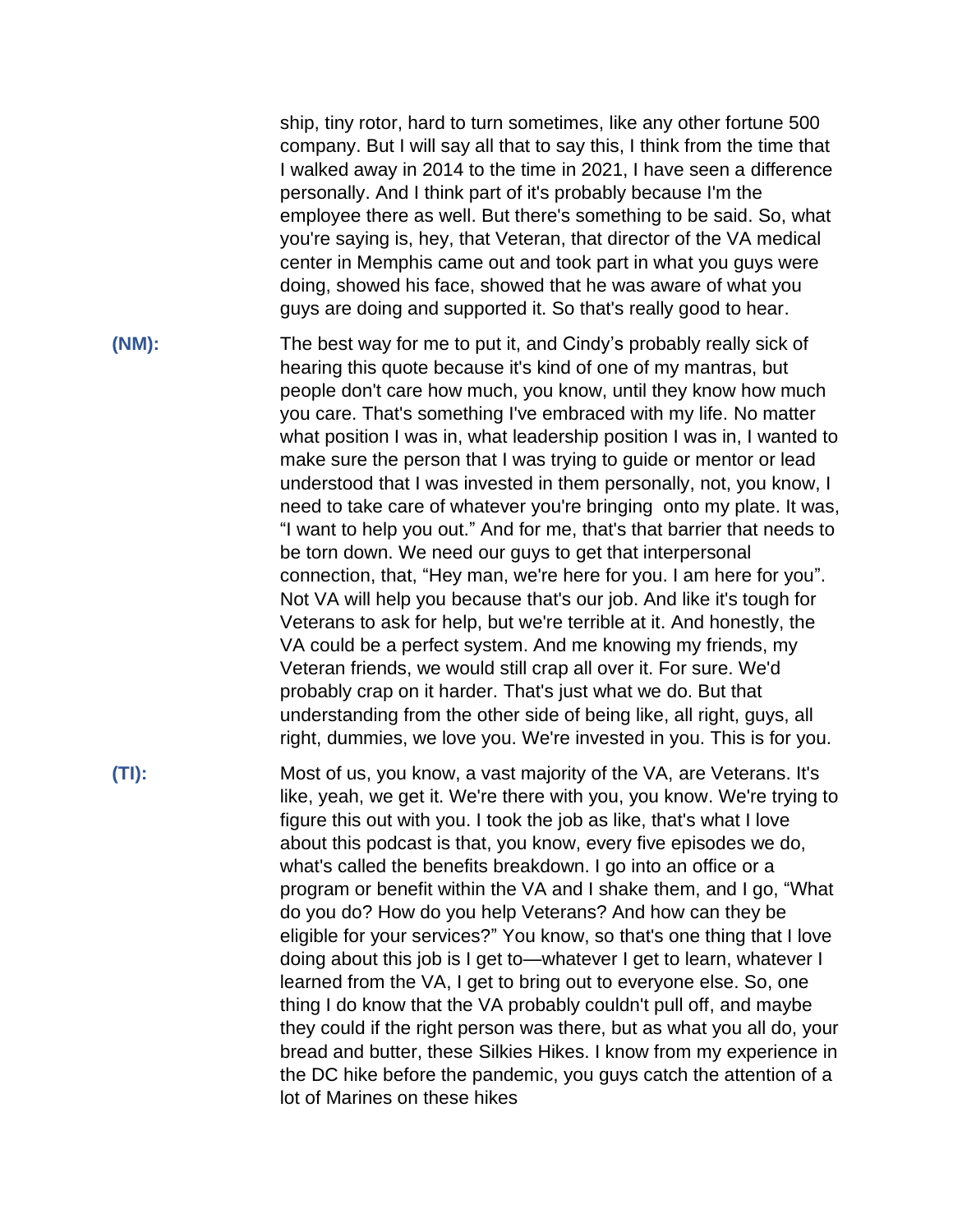| (NM):    | We do. I would say where we're much more diverse as far as<br>services concerned recently than we used to be. But let's think<br>about it. If you were to look at all the services as a whole and then<br>present them an option of, "Hey guys, Saturday we can throw on a<br>ruck and silkies and ruck around town a lot of times." Or you can do<br>whatever. Make a choice. The majority of the time, the brains are<br>going to be the ones that are like, "Yeah, let's do it." But it's been<br>great. I would say when I started becoming a part of the Irreverent<br>Warriors organization, my first few hikes, I kind of felt that even<br>then it wasn't, "Hey, this is a Marine Corps effort." It was an us<br>thing. Right. But I think just because of how it started with Donny<br>and his connection to the Marine Corps and his buddies and how<br>that grew, it had a Marine Corp flavor to it. And now honestly, I'll<br>show up to a hike and I don't know who I'm talking to. I don't. I have<br>no idea what service they're from. It's just—people are starting to<br>realize it's not about the ruck. It's not about the hike or the silkies.<br>There's something bigger happening here. |
|----------|-----------------------------------------------------------------------------------------------------------------------------------------------------------------------------------------------------------------------------------------------------------------------------------------------------------------------------------------------------------------------------------------------------------------------------------------------------------------------------------------------------------------------------------------------------------------------------------------------------------------------------------------------------------------------------------------------------------------------------------------------------------------------------------------------------------------------------------------------------------------------------------------------------------------------------------------------------------------------------------------------------------------------------------------------------------------------------------------------------------------------------------------------------------------------------------------------------------------|
| (TI):    | Yeah, no, it's the camaraderie that happens before, during, and<br>after the hikes, you see it even afterwards when you guys get<br>together. "Hey, let's all go out." And I think the only time I ever<br>knew, really knew, what service a person was on these silkie hikes<br>was this guy with a huge Navy Trident and a huge Navy Trident<br>and a cape.                                                                                                                                                                                                                                                                                                                                                                                                                                                                                                                                                                                                                                                                                                                                                                                                                                                   |
| (NM):    | Mark                                                                                                                                                                                                                                                                                                                                                                                                                                                                                                                                                                                                                                                                                                                                                                                                                                                                                                                                                                                                                                                                                                                                                                                                            |
| $(CM)$ : | Mark.                                                                                                                                                                                                                                                                                                                                                                                                                                                                                                                                                                                                                                                                                                                                                                                                                                                                                                                                                                                                                                                                                                                                                                                                           |
| All:     | [Laughter]                                                                                                                                                                                                                                                                                                                                                                                                                                                                                                                                                                                                                                                                                                                                                                                                                                                                                                                                                                                                                                                                                                                                                                                                      |
| (TI):    | And I was like, I love it. I love it. Yeah. I was like, okay, that guy's<br>Navy. I could figure it out.                                                                                                                                                                                                                                                                                                                                                                                                                                                                                                                                                                                                                                                                                                                                                                                                                                                                                                                                                                                                                                                                                                        |
| (NM):    | I think he might've been wearing a cape and a singlet as well at the<br>time.                                                                                                                                                                                                                                                                                                                                                                                                                                                                                                                                                                                                                                                                                                                                                                                                                                                                                                                                                                                                                                                                                                                                   |
| $(TI)$ : | Yes. Yes. It was amazing. That was amazing. And it stood out, and<br>I liked it. It was all about it. I was there.                                                                                                                                                                                                                                                                                                                                                                                                                                                                                                                                                                                                                                                                                                                                                                                                                                                                                                                                                                                                                                                                                              |
| $(CM)$ : | The other thing too about—yeah, we're Marine heavy for sure. But I<br>think the other thing that's real attractive, and it maybe because<br>we're so Marine Corps heavy, is that we aren't that pretty polished<br>look that a lot of the other organizations are. You know, we're not<br>out there with our families and we're not out there in our, you know,<br>Nike outfits or whatever. We're out there and we're broken and raw.<br>I mean, we are as real as it gets. And that is really attractive. We're                                                                                                                                                                                                                                                                                                                                                                                                                                                                                                                                                                                                                                                                                               |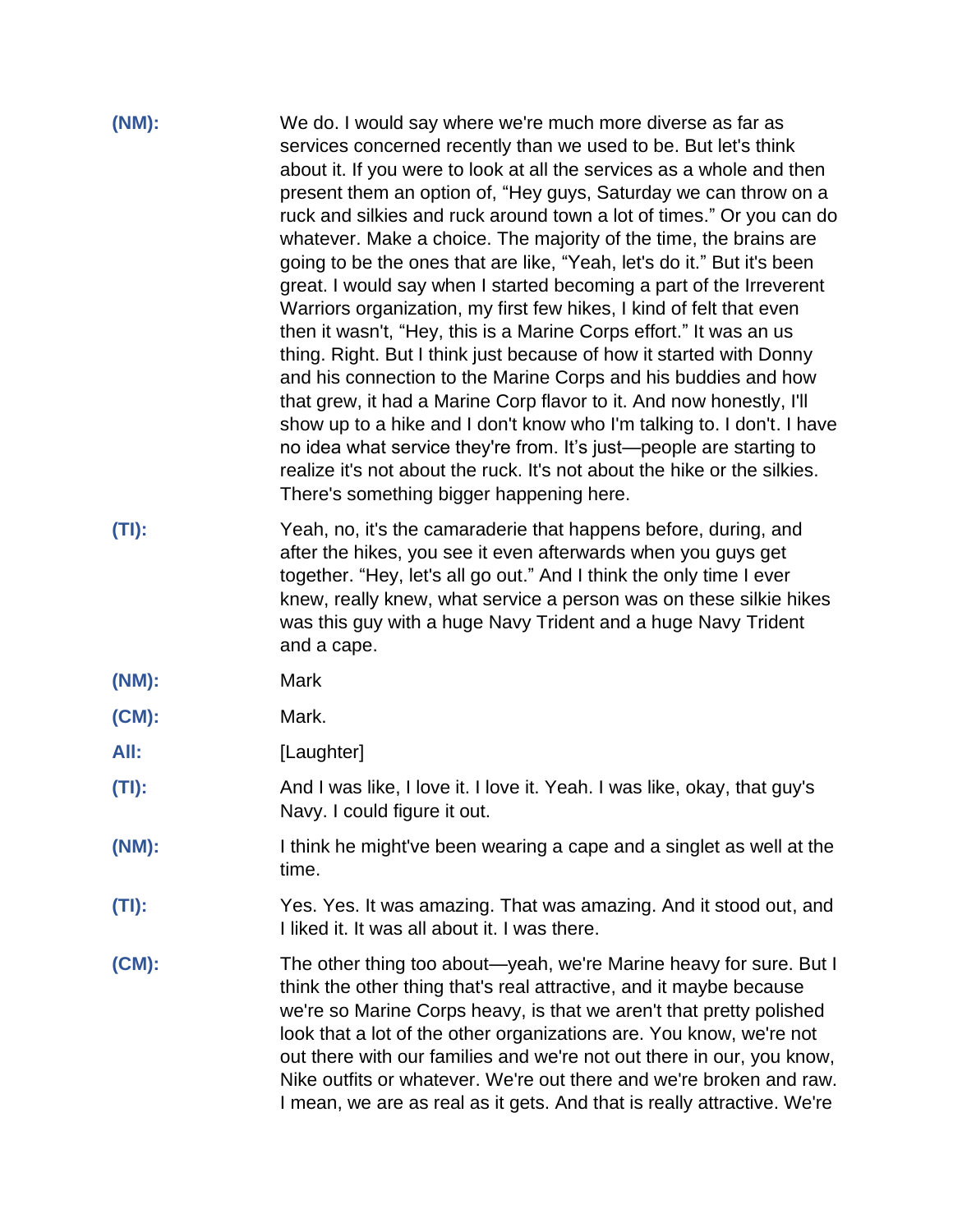not for everybody. We understand that. There's a lot of people just feeling like they need to be part of that pretty and polished crowd. But for those that aren't, we're their family. We're their home. They're comfortable.

- **(TI):** Yeah. Oh, trust me. It stands out when it's a flack and, and nothing but a flack and silkies. It's good stuff. It's good stuff. So, over 250 hikes within the past five years, 70 hikes within last year alone, which is very ambitious, might I add. Nate, you're the COO. What are the logistics like to pull that off? How is that organized?
- **(NM):** It's something that we are beginning. We are beginning to professionalize on a whole new level. Over the last three years, we've come leaps and bounds from where we were. We were honestly a grassroots movement just a few years ago. And the amount of professionalism that has come on has been amazing. It's been astounding. And the fact that, I mean, we make no dollars. Really. We really don't. The salaries and what it's about, and the majority of our organization doesn't make a dime. The fact that they're just invested in the mission, making it happen is fantastic. And honestly, that's, what's required. Our jobs—
- **(TI):** So, the money that gets donated, most of it is back into these hikes. I mean, obviously you're up to 70 in one year, you know. Like you guys just find another hike, you know what I mean? What are the logistics like though? Like how does one set up a hike?
- **(NM):** So, in order to explain the entire hike, like planning structure, we would have to dive into an entire spreadsheet of timetables and specific tasks and POC. It's roughly 60 to 75 steps along everything from creating a city permit, getting insurance, developing that rapport with your local community, developing a hike route, then establishing a connection with the stops, finding a team of volunteers that will also help you plan the event from social media volunteers, public relations. It takes an entire team to make these things happen. And it's so involved down to how many coolers do we have? Do we have enough water? Do we have enough bathrooms on the route? Like dude, it's a ridiculous process. And the fact that people are doing it just out of their care and passion for the organization is phenomenal. We're talking about a 65 page SOP that we wrote a couple of years ago that we keep evolving. But just so much more goes into it than meets the eye. People look at the event and they're like, "Oh yeah, neat. You just threw up a Facebook flag and people showed up." Huh? No, dude, this has been a nine-month process to plan this hike effectively. Our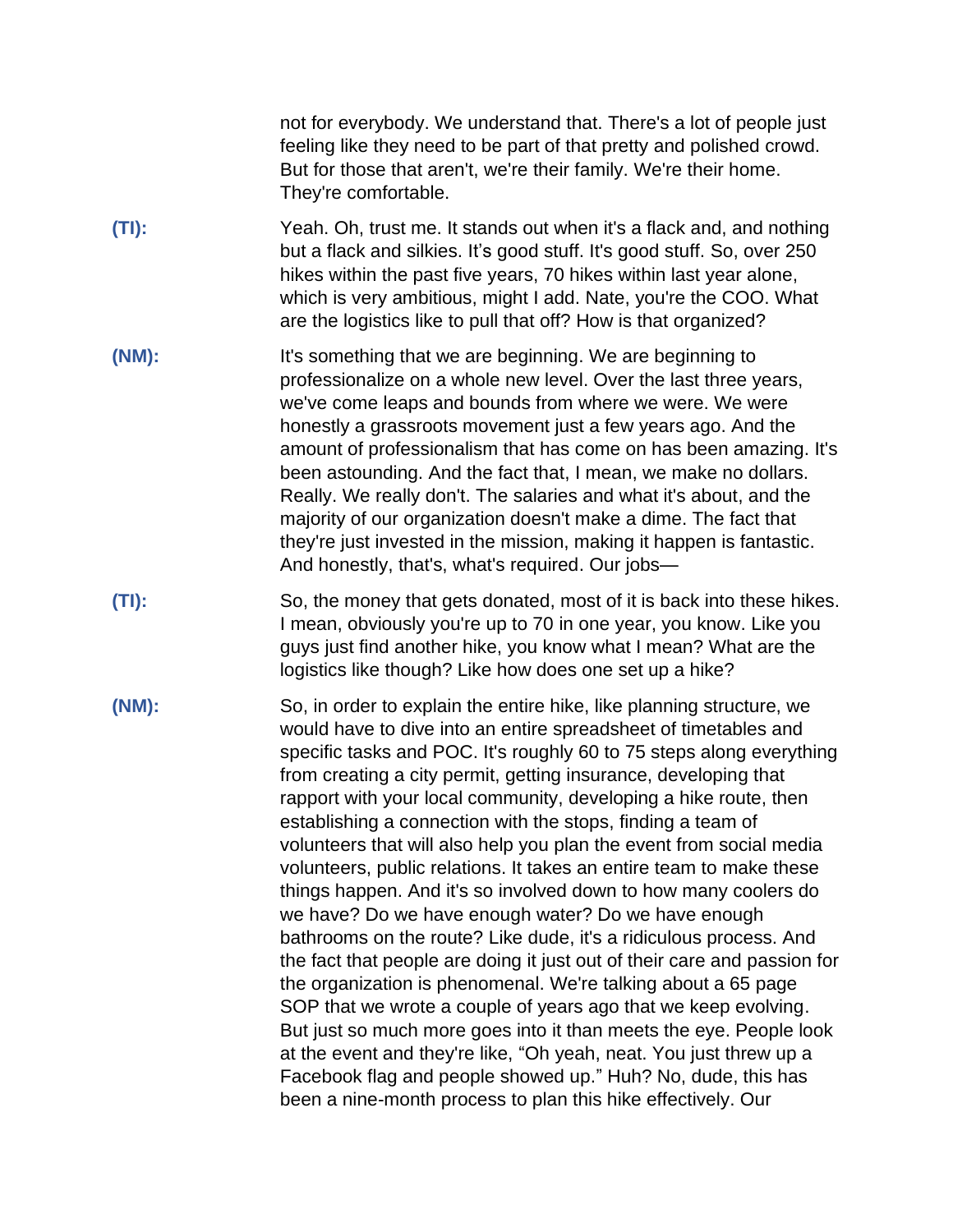| Veterans like us attending these hikes. We have to have everything |  |
|--------------------------------------------------------------------|--|
| planned for, because they will not.                                |  |

- **(TI):** Yeah, no. I mean I noticed it in the bathroom, you know, even with the bathroom breaks is like you guys had coordinated places where you guys are like, all right, cool. This is our bathroom break, blah, blah, blah. I was like, oh man, this isn't just like this. Like you said, this isn't just a Facebook show up type of thing. You guys actually plan this out. And you talk about developing a relationship with communities to make this happen to make sure that routes are unimpeded. How did you go about doing stuff like that? Developing a relationship with like a local community?
- **(NM):** So, our mission is so very compelling. It's absolutely amazing. Like if we have our volunteers actually make that interpersonal connection, that face-to-face connection and share our mission and what it is accomplishing, it's so, so easy to get support. We live in an amazing country, and they really do back their Veterans and military for the most part. And it's a fantastic thing to be a part of on the receiving side. One of the things we've been—
- **(TI):** Is it with like a local elected officials through the chamber of commerce? How do you guys go about doing stuff like that?
- **(CM):** Yeah, it's different in every city, but there's two there's two key approaches. One is if you go through the city event process and the special event process and connect that way. If you have connections with law enforcement, that's another really great avenue because law enforcement will get you into the right places within the city to get that permitting process started. And so, once you get—because we aren't conventional. We don't fall under any normal category. We're not a parade. We are a moving element, but we're not a parade. We're not a festival, but we have many festivals along the way.
- **(TI):** Not a protest.
- **All:** [Laughter]
- **(CM):** We have been known to. We do peacefully assemble. We do not protest.
- **(TI):** Outstanding. So it's different with every city?
- **(NM):** The one thing we require is like you said, we're not a protest. One thing we require is that our coordinators pass all of the local official checks. If they need a permit, they have to get a permit. If they can't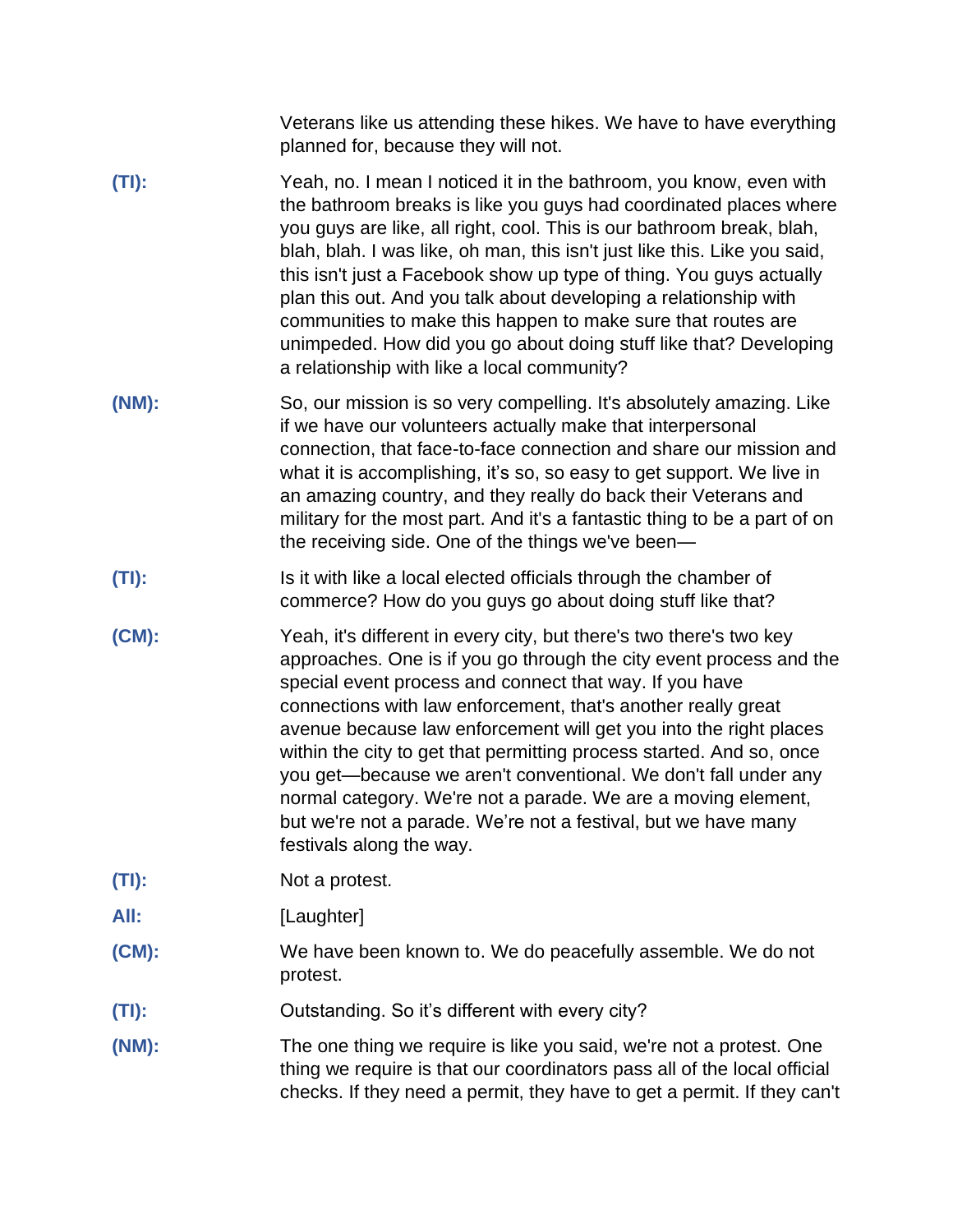|          | get a permit and they require one legally, you're not doing a hike<br>there, bud. Like, that's just the way it is.                                                                                                                                                                                                                          |
|----------|---------------------------------------------------------------------------------------------------------------------------------------------------------------------------------------------------------------------------------------------------------------------------------------------------------------------------------------------|
| $(TI)$ : | So, all that is done through the volunteers at the local level, at each<br>local level. I know. Well, I know you've got an enthusiastic Marine<br>out here in DC, Catalina. She-her and I served together. She was<br>as a civilian Marine. I was a Marine. You got an enthusiastic one<br>there.                                           |
| (NM):    | For sure.                                                                                                                                                                                                                                                                                                                                   |
| (TI):    | All right. So, so you had 70 hikes last year, 250 total within the past<br>five years. Where can people find the schedule of like where hikes<br>or when in what city?                                                                                                                                                                      |
| (NM):    | Yeah, so our goal is to get hikes close to the people, you know, so<br>you don't have to travel across the country to get to them. If you go<br>to www.irreverentwarriors.com, we have a full event list [Link:<br>irreverentwarriors.com]. Just click on one of the hikes cities, and it'll<br>take you to Eventbrite so you can register. |
| (TI):    | Where have you had hikes before? Give me like a top five cities. I<br>know you've had Jacksonville. I know we've had Camp Pendleton.<br>Do you have them in bigger cities as well?                                                                                                                                                          |
| (NM):    | We do New York City, DC, Baltimore. We talked about Oceanside,<br>California, Dallas, Memphis, Tennessee, Nashville, Savannah. It<br>goes on and on. So, they're all over the country all over. We just<br>had our first one in Jack's Beach a few weeks ago, Jacksonville,<br>Florida. That was amazing. They don't disappoint.            |
| $(CM)$ : | Yeah. We also just had a hike in Hawaii. So, first year in Hawaii,<br>and coming up at the end of June we have a hike in Puerto Rico.                                                                                                                                                                                                       |
| (NM):    | And we're going to London. Yeah.                                                                                                                                                                                                                                                                                                            |
| $(TI)$ : | Where do you find active duty guys or is it active duty and Veterans<br>like?                                                                                                                                                                                                                                                               |
| (NM):    | There's a bunch of active duty and Veterans, but also our, our<br>mission is going international. People are realizing it's not just about<br>American Veterans here. And England has its own set of mental<br>health difficulties. It's a lot of locals too.                                                                               |
| $(TI)$ : | So, like local Veterans from that country?                                                                                                                                                                                                                                                                                                  |
| (NM):    | Yeah.                                                                                                                                                                                                                                                                                                                                       |
| $(TI)$ : | Hey, there's a lot of ex-pats in Philippines.                                                                                                                                                                                                                                                                                               |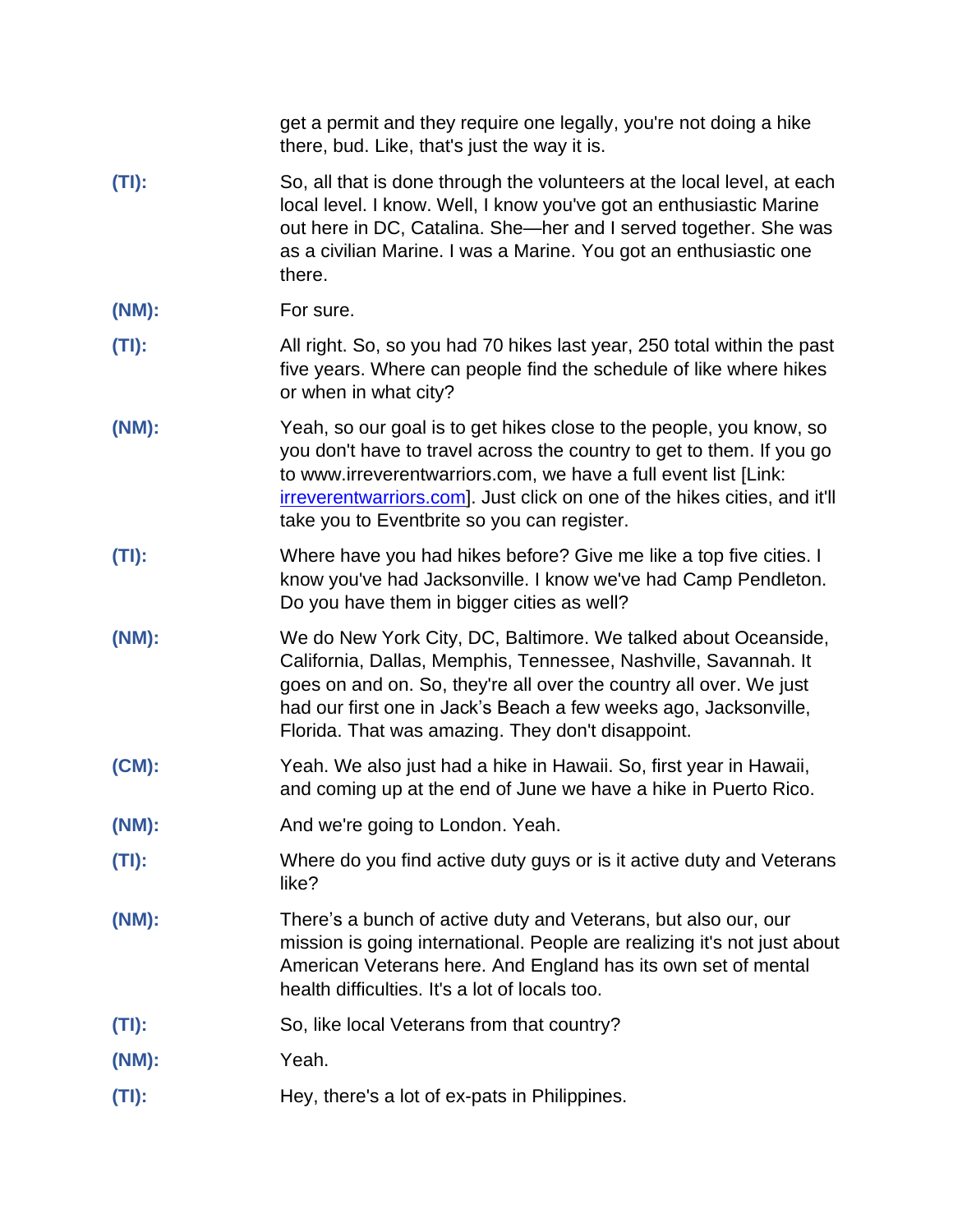**(NM):** Hey, I don't know how many Marines I want to bring to the Philippines, but you're right.

#### All: [Laughter]

- **(TI):** Outstanding. Outstanding. Can each of you tell me one thing that you learned either in the military or from the military community that carry weight, that you carry with you?
- **(NM):** Oh he's just soft balling him now, that's not deep at all. Tell me what one thing the military did.
- **(TI):** Pick one.
- **(NM):** No, no, for me, I mean, it would be so easy. The easy button for me would be it gave me an opportunity to impact the world on a level that I did not anticipate. When I joined the Marine Corps, I was thinking pretty small level. I was thinking I'm going to do my job, and it's going to be awesome. I didn't think about second and third level impacts getting into the intelligence, especially the tactical intelligence community. Seeing the impacts of my operations was ridiculous. I loved that aspect of it. So, I could—easy button would be, it gave me a career, and it allowed me to be a part of the world on a bigger scale than I ever imagined. I would say the thing that stands out even more than that for me is the experience aspect of it. Not career wise, not profession wise. I got to experience life on such a gritty, ridiculous, granular level. So many people enter life, and they go about their career and everything is structured. Everything is beautiful. They have a process. I eat breakfast, three meals a day, go to the gym once, five or eight to five work hours. And I'm good to go. And I'm not going to say that I couldn't have been in that loop or that that's not someone's definition of happiness, but for me experiencing being up for 48 hours straight eating nothing and being in the most miserable circumstances on the other end of the planet, that gives you a perspective on life that I wouldn't have gotten anywhere else, that brotherhood and camaraderie that we were talking about. That's a feeling I could not have found in the civilian community. Couldn't have—never would have come across it. And you know, I could go on and on, but I would say that overall experience of taking life to the next level, understanding the fragility of life, for myself, the number of times I almost died. The number of people that I saw die that I cared about. Like I don't. I don't know how people commit suicide, personally. I understand. I understand they're struggling, and it's in the moment. It's just what they feel needs to happen. But for me seeing, so, so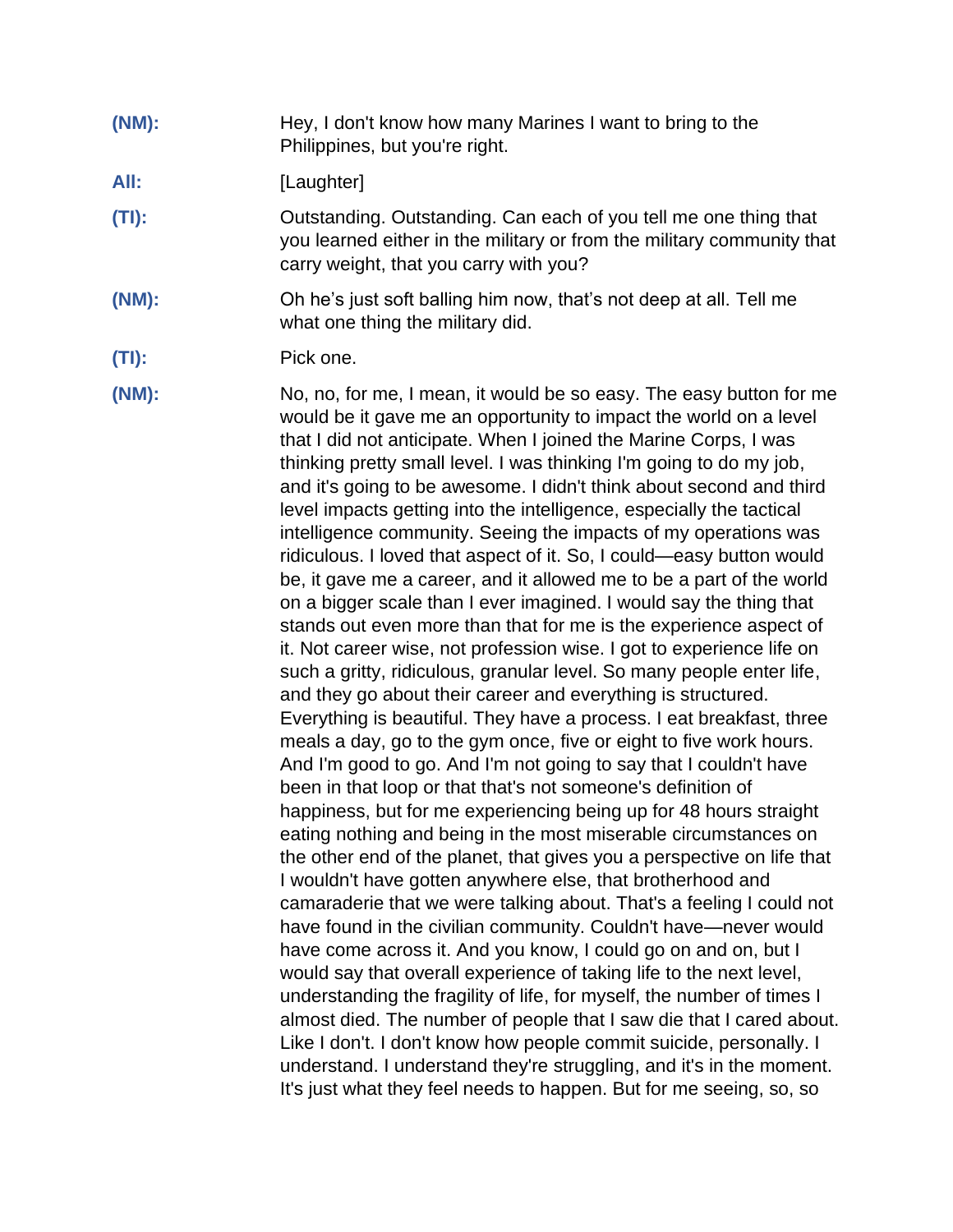many people go of their own hand or someone else's, seeing the fragility of life, I don't understand how you could let go of that gift. Be like, "Oh, I get to go on. I can make an impact. I can change lives. Nah, screw that." I just—it blows my mind and I don't feel like I would feel the same way as I do about life if I hadn't joined the military.

- **(TI):** It's deep, man.
- **(CM):** It is deep. How am I going to follow that?
- **All:** [Laughter]
- **(TI):** Going to be like, "Discipline, I learned discipline."
- **(NM):** I learned how to organize my shirts.
- All: [Laughter]
- **(TI):** Cindy, one thing that you learned in the military that you, that you carry with
- **(CM):** Yeah. Well, for me, I went in, enlisted, and then after a couple of years I went to the state OCS program. And I learned from my dad and I learned from that, having been enlisted prior to and then becoming an officer, I knew as an officer how to take care of my troops. So, when I started a family, I knew as a mom, I need to take care of my family. Start this organization. I'm a mama bear. I take care of this family. So, I put the troops before self and you can ask, Nate, any of the other leadership. I will go to bat for any hiker that's out there. And I make sure that at every hike, it's part of that 65 page SOP, the troops are fed. The troops are comfortable. The troops have options. If there's a problem somewhere, we take care of our element. We take care of our troops. We take care of our own. And so, I will. Yep. I learned having served under some crappy leaders how important leadership really is.
- **(TI):** You take care of your troops, the mission will take care of itself. Absolutely. Is there a Veteran, and this is for both of you as well—is there a Veteran non-profit or Veteran in the military community that you've worked with or you've had an experience with whom you'd like to mention other than Irreverent Warriors?
- **(CM):** Well, I—The Blue Star Mothers of America and Gold Star Mothers of America. They're a DOD authorized Veterans service organization. I founded the central Texas chapter. And I can tell you that when you bring military parents in, especially their mothers well, I will also say that these mothers prepared me to work with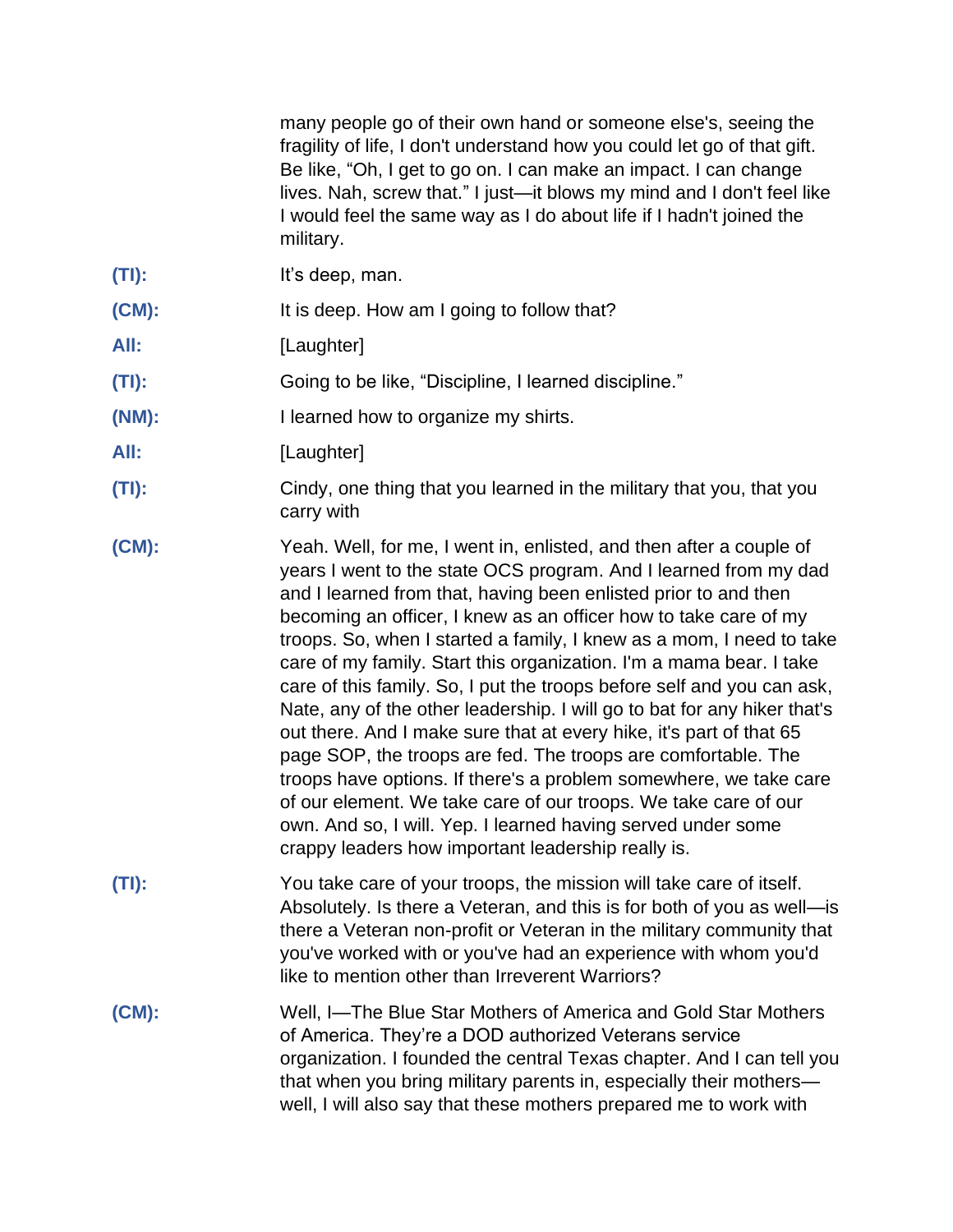these Irreverent Warriors. The warriors are far easier to deal with than their mothers. I'll tell you that.

### All: *Ill.* [Laughter]

**(CM):** I'd rather deal with those guys any day of the week than deal with their moms. But every state has Blue Star Mothers chapters. And so, if you are a mother of a service member, even if they've gotten out, because we realize now that a lot of the struggles we have are after our children are out of the service, re-integration or whatever. So, our chapters are not just for women who have children serving, but those who have children that have honorably served in the past as well. So, I would encourage people, encourage your mom. If you're listening to this, if you have a mom, get her involved in a Blue Star Mother chapter. That will roll right into the Gold Star Mother service work that we do because that blue star turns to gold. And, you know, but for the grace of God, it's—you never know. It could be our blue could turn to gold in a second. You never know, but every state has multiple chapters, and they're vital. Amazing organization.

**(NM):** I don't have a specific one. I was that entire time Cindy was talking, I was listening, but I was also just kind of racking my brain like, "Oh, what about this person and this person and that organization and that organization?". And one of the things that is so amazing about being a part of Irreverent Warriors is the fact that we get to facilitate connection. We had to help that network occur. So, I can't name one, but being a part of our organization, seeing the number of VSOs and not just VSOs, not necessarily nonprofits. People, entities, companies that are just purely invested in turning the trends that we're dealing with around is it's mind-boggling. We have people that are coming to us with startup businesses. Veterans got out and they're just trying to start their business and they're like, "Hey man, can I donate a portion of my proceeds to Irreverent Warriors? I love what you guys are doing." I'm like, "Dude, you're selling almost nothing. You can't even make a living on what you're doing, and you're donating what you're doing to our mission." It's something that is so ridiculously powerful. Being a part of the Veteran community, you understand there is an unhealthy culture that exists where people are worried about brand. They're worried about fighting over the Veteran market. Or, you know, I'm selling my shirts to these people. It's there. It exists, but being a part of our organization, the fact that we don't really deal with that. We don't deal with those companies, those entities. We have organizations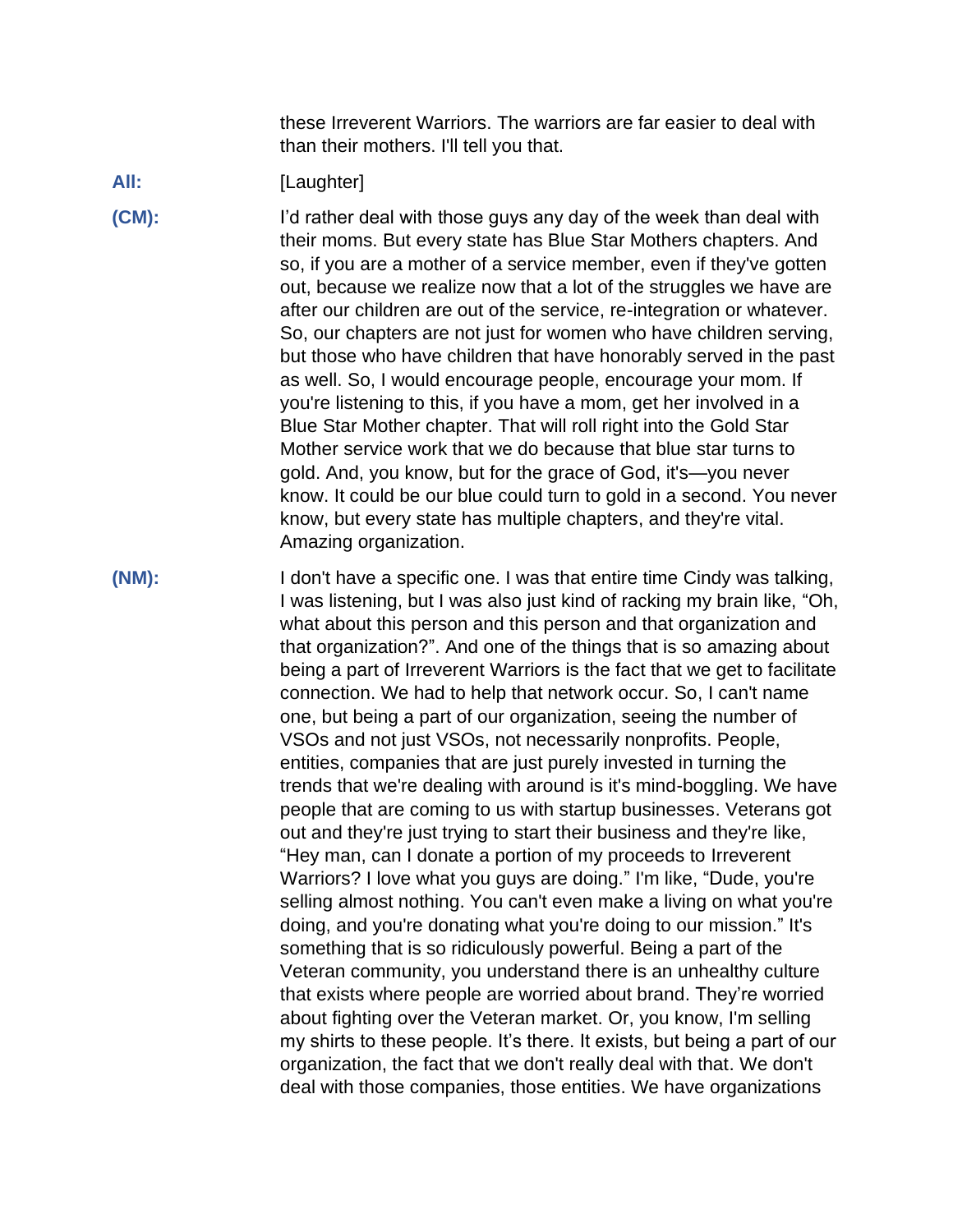and businesses that are just invested in Veteran mental health on a different level. And that's at times talking about those individuals. They're compromising their own just to make sure that hundreds of others have the opportunity to connect to a healthy network.

- **(TI):** When you see that, what does it do? I mean, what's your initial reaction when you see something like that?
- **(NM):** My mind, like it was what I was saying to Cindy way back when we started, when I was like, "I will help as much as I can. However, I have this career that pays really well." I was making, you know, logic decisions, and that was a great, great thing for my bank account. But it didn't fuel my soul. Taking that paycheck and decreasing it by 99%, maybe it doesn't make sense with the bank account, but this is my passion. This fuels my soul. And yet still I see that passion in other people. I see other people that work 60 hours in a week. They're dog tired, and they jump in their car, load their ruck up. They've been to 70 hikes. They don't need that hike. They have that connection. They have the network. And they get done with their workday, throw their ruck in their car, and drive eight hours to a hike show up in the wee hours of the morning to help people set up for the event and rock the entire day. Not like, "Oh, I'm here. And I'm suffering." Like lifting people up, pulling them out of their trenches, and just being there for them boggles my mind because, logically, I'm like, "You're dumb. What are you doing?" But my heart, my passion, I'm like, "Yeah, bro, I get it."
- **(TI):** You feel it.
- **(NM):** Yeah.
- **(TI):** Cause you know there's something to be said about doing something that's bigger than yourself. And I think that's what kind of what you're speaking to, you know, I was the same way, man. I was at NASCAR before this, and yeah, it was a great gig sports media. Cool stuff, cars turning left. Great to see your work on TV.
- **(NM):** It's just like click, click, click, click, click.
- All: [Laughter]
- **(TI):** Yeah. But coming back to the—I was like, "I'm never going back to the federal government." Like that was like, when I left the Marine Corps, I was like, "I am so done with the government. So done." And here I am. Why? Because it's that like what you're saying, doing something bigger than something for yourself. And I think there's something to be said for that. And the—I think you're seeing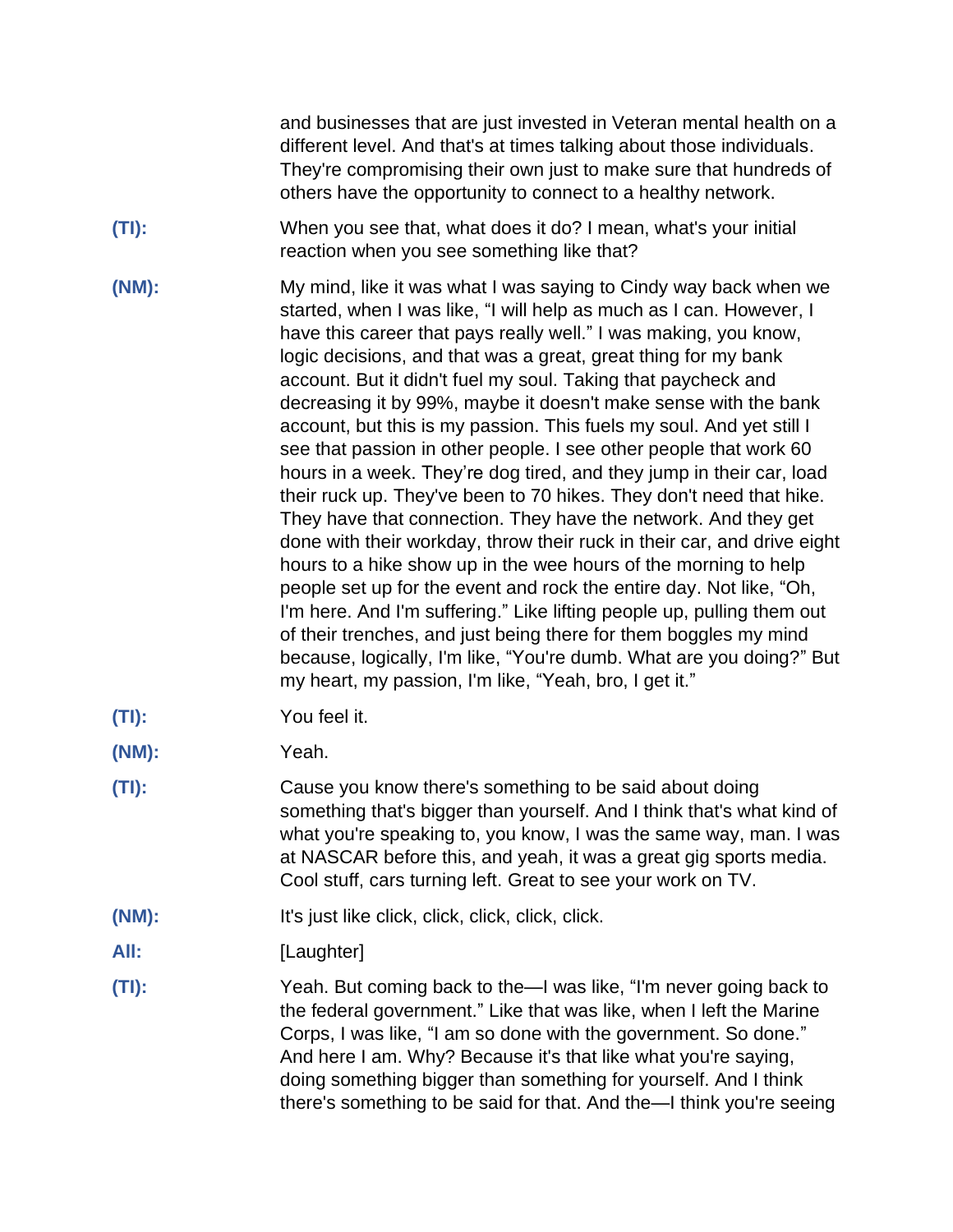it out on those hikes. Absolutely. You know, we've covered a lot of ground. Cindy, Nate, is there anything that I may have missed or haven't asked that you think is important to share with anybody that's listening or watching this right now?

**(NM):** I would say my last statement is kind of piggybacks off what we were just talking about a little bit, but it's the fact that this isn't easy. What we're doing is not simple. It's as complicated as it can be. Especially an organization like Irreverent Warriors. Like we're trying to walk a line between professionalism and open, unconventional therapy. And like it's very, very tough. Not to mention, it takes an emotional toll when the more you open yourself up to a mission like this, the more you invest in it, the more your emotions are involved. Every single loss, every single obstacle, everything you run into takes a toll on you emotionally, not talking about just the physical toll. Like our organization is volunteer based. These people are taxing themselves to the max in many cases just to make the wheels turn on this bus. But then on top of that, you add the emotional strain of opening yourself up to care about people that in some cases don't even care about themselves. It's difficult. This is hard work. And I am just so blessed to work with the amazing, amazing teams and volunteers that we do in this organization. I'm not saying that because it's obligatory or anything, I'm absolutely floored by their heart and their passion for this mission.

**(CM):** For most of us, when you join the military, it's a calling. It's not necessarily a job. And because you have a servant's heart and you want to serve, and even after you've served your time, you're committed to serve. When you come out of one of the other things that brings you peace is that you have a service heart, so you need to continue to serve. So, our leadership are amazing. They sacrifice so much. Again, like Nate said, they're all volunteers. I think one of the things we haven't covered today about the hikes is that the hiking element itself is Veterans and active duty, reservists, and guard members only. There's no civilians in the actual element. It is your safe place. So, while you may feel safe walking with a civilian or your spouse or whatever, somebody else may not be. And anything that inhibits that safe place, we just don't bring it in. No, we love our civilians. In fact, we need them desperately to help our support element and to be at the stops. But that actual hike element itself, there are no civilians in that element. So, it is our safe place.

**(TI):** Interesting. I didn't know that. For anybody that, and either one of you can go on this one, for someone that's listening to this right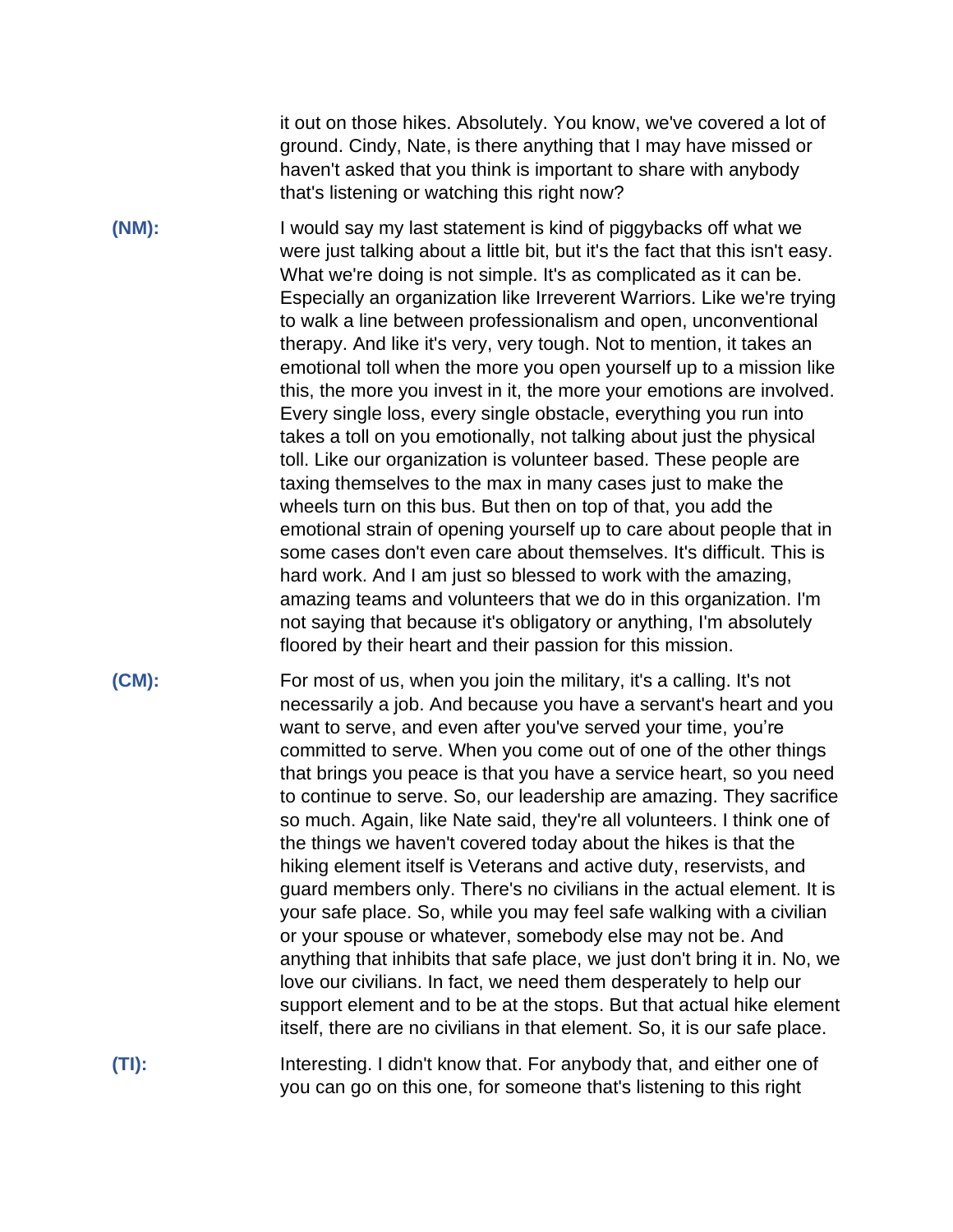now, do you have like a parting shot for them? Anything that you want to leave them with?

- **(NM):** I always have parting shots. I mean, come on.
- All: [Laughter]

**(NM):** I would say broad strokes. What Cindy was just saying was your support does matter. Like, sure, these elements are very, very close for a reason. We want to develop, cultivate, maintain an environment of unconventional therapy. We want you to be able to throw your arm over someone's shoulder and just gut your life to them. Hey man, this is all my darkness so that you don't have to hold it in so that you have somebody else in the trench with you. We want that environment to be maintained, but like Cindy said, that community support is everything. Having our Veterans know somebody cares is the reason why a Irreverent Warriors saves lives, and that doesn't stop at Veteran to Veteran connection. So, if you're listening to this and you're not a Veteran, please let them know. And I'm not saying thank you for your service. Like they get that enough. Show them. Whether it's supporting a Irreverent Warriors or some other VSO, encouraging them to go get the help that they need, giving them some extra encouragement or support on a dark day. This doesn't stop at the Veteran community. It will take the entire Veteran community to come together. If we're going to reverse the trends of mental health and suicide that are plaguing our Veteran military cultures, it's going to take us all. Like the VA, us, everyone has to come together. But we also need support from our significant others, from our loved ones, from the community. That's something that is desperately needed, both by the Veterans and by our organization. So, if you're listening to this and you're not a Veteran, you're not left out in many cases. You're the reason why we raised our hand, the reason we walked down range, the reason why it was important enough to throw ourselves into the line of fire, because we wanted to protect this, what we have you guys. So yeah, we need you. We need your support.

- **(TI):** Very good. And for those, most of my listeners are Veterans. For those people, what would you say to them? Come on out,
- **(NM):** Mama, you're up.
- All: [Laughter]
- **(CM):** Yeah, absolutely. You don't have to wear silkies. You don't have to carry weight, and you don't have to wear boots. Just show up.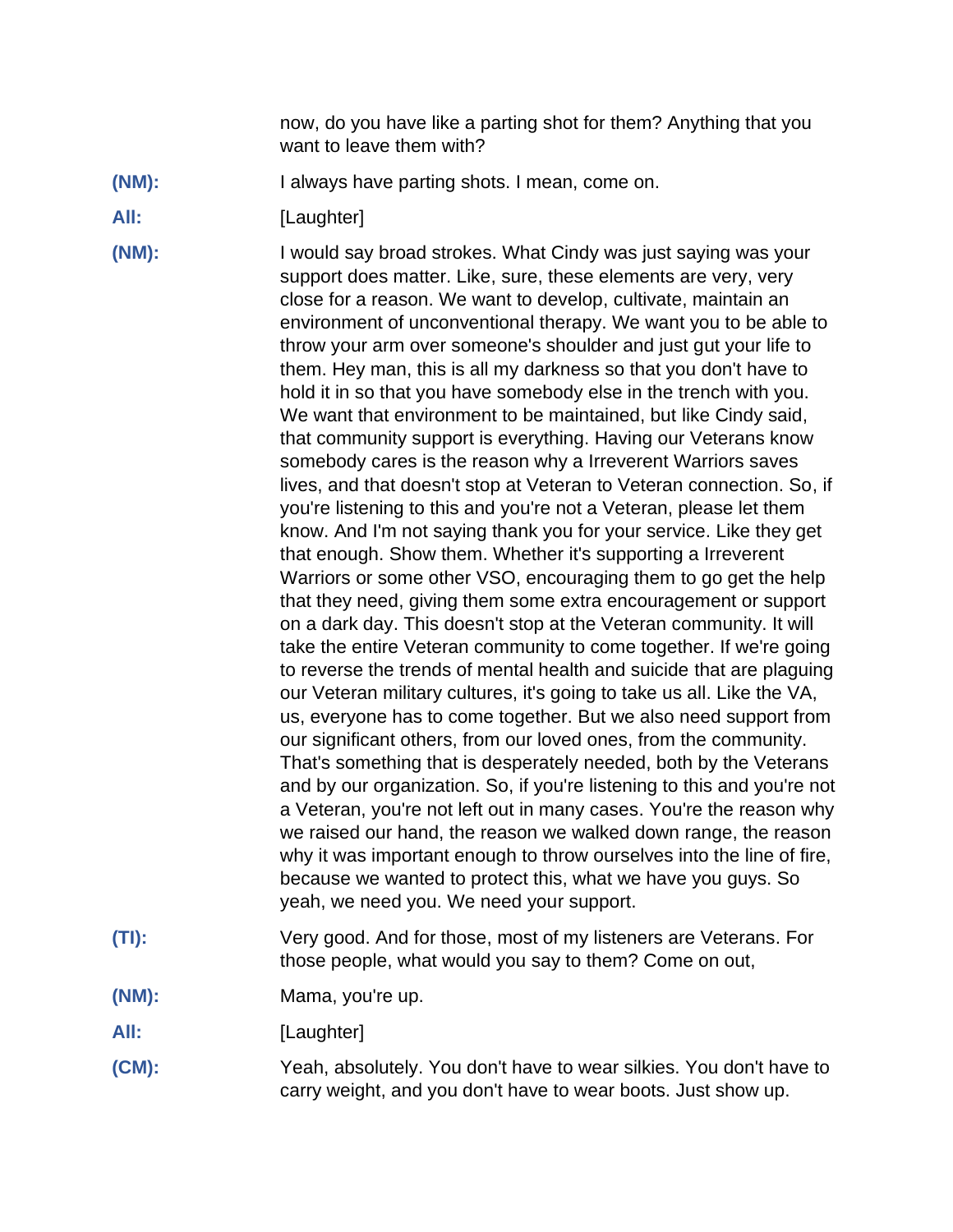# **(NM):** One of my early experiences with Irreverent Warriors, I was trying to convince one of my buddies to go. I knew he was a recluse. And I'm saying that on purpose. I know it's probably an obnoxious way to say somebody who was isolating, but he was devastating himself with himself. He was by himself. And I tried, "Hey man, let's go to this event together," over and over and over. It didn't work. I grabbed him for a dinner with another Veteran, just kind of another strategy. And he spent one night hanging out with a couple other Veterans, and it clicked for him. And he's been invested in not just Irreverent Warriors but the Veteran community ever since. So, what I'm saying is it is intimidating. I get that. Like, especially if you're showing up by yourself, like no friends just walking up, but I promise it won't be intimidating for long. You're going to be surrounded by a bunch of people that are just being raw and emotional and care more than anything you could possibly imagine. Just do it, man. Whether it's showing up to a silkies hike or going in and showing up for that first Veterans Affairs appointment. Whether it's, you know, getting to the gym. Just do it. Make those healthy steps, one step at a time if you need to. No matter how daunting it appears we need you.

### **[01:12:13] Music**

# **[01:12:14] PSA:**

| It's frustrating when you try to talk to people that don't understand.                                         |
|----------------------------------------------------------------------------------------------------------------|
|                                                                                                                |
| I still had the anger. I still had the addictions, but we didn't talk<br>about that.                           |
| It came to a point where I was like, "I really need to talk to someone<br>about this."                         |
| Family really encouraged me to go to the VA.                                                                   |
| It's okay to go get help. It's okay to talk to people, because it takes<br>true strength to ask for help.      |
| Hear Veterans true stories of strength and recovery at<br>maketheconnection.net [Link: maketheconnection.net]. |
|                                                                                                                |

# **[01:12:44] Music**

# **[01:12:47] Closing Monologue:**

**Tanner Iskra:** I want to thank Cindy and Nate for a great conversation here on Borne the Battle. For more information about each of them go to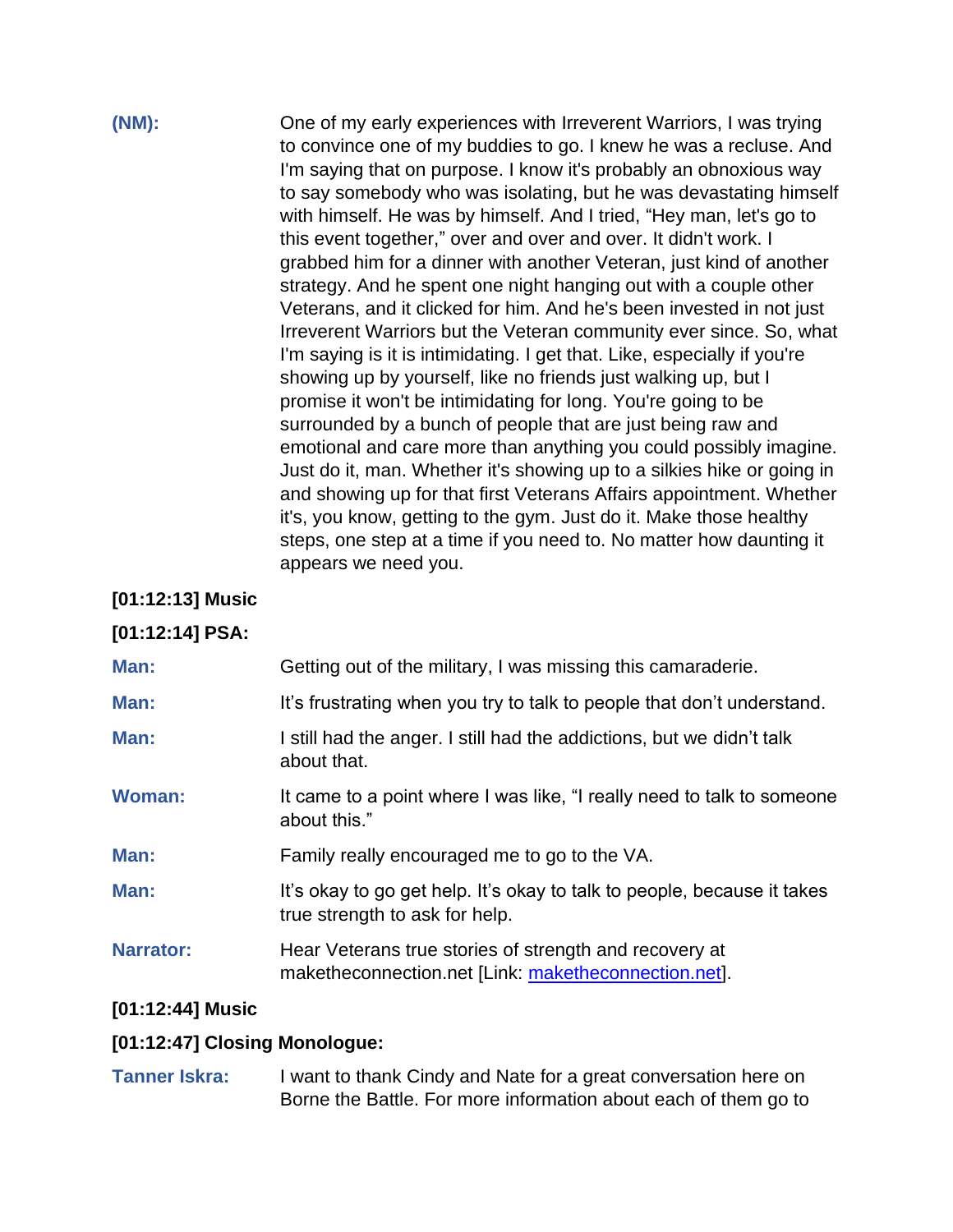irreverentwarriors.com/about [Link: [irreverentwarriors.com/about\]](https://www.irreverentwarriors.com/about/). This week's Borne the Battle Veteran of the Week is from our VA Veteran of the Day program. Every day, our Digital Media Team honors a Veteran on all of our social media platforms and with a blog on blogs.va.gov [Link: [blogs.va.gov\]](https://blogs.va.gov/VAntage). You can nominate the Veteran in your life by sending in a short writeup and about five photos. Don't screenshot photos or take a photo of a photo. They make a graphic from what you send. But again, send an email with a short writeup and about five good photos to newmedia@va.gov. Beatrice Mary MacDonald was born in 1881 in North Bedeque, I hope I said that right, which is a small town in the Canadian province of Prince Edward Island. MacDonald came to the United States to study nursing at New York Training School for Nurses on Blackwell's Island, which is now Roosevelt Island. In 1905, she became a registered nurse and worked in New York City as a surgical assistant. In 1915, MacDonald experienced war for the first time when she volunteered for four months with Hospital B, American Ambulance in Juilly, France. I hope I said that right too. Then MacDonald returned to New York and resumed her job. When the United States entered World War I in 1917, she enlisted in the Army Nurse Corps. MacDonald joined a team of doctors and nurses from New York's Presbyterian Hospital to establish Base Hospital No. 2 in Étretat, France. And I hope I said that one right. For the next year at MacDonald served as a surgical nurse at Base Hospital No. 2 and at British Casualty Clearance Station No. 61, a mobile unit always within a few miles of the front line. On the night of August 17, 1917, MacDonald was at the clearing station in Belgium, four miles from the front line, when the Germans started an air raid in that area. MacDonald continued caring for the wounded until shrapnel hit her right eye, causing instant blindness. Surgical efforts to save her sight failed, and she was later fitted with an artificial eye. But, she insisted on staying. According to a Radcliffe Institute for Advanced Study article, MacDonald declared, "I've only started doing my bit." She returned to her base hospital until May of 1918. MacDonald then got orders to report to Evacuation Hospital No. 2 and was promoted to chief nurse. She remained in Baccarat until the Armistice. After the war ended, MacDonald went to Germany to serve two months with Allied Forces, but then returned home and resumed her nursing career in New York. MacDonald received numerous awards, medals and accolades for her service for the United States, France and Great Britain. In addition to her service, McDonald made history as the first woman to receive a Distinguished Service Cross and a Purple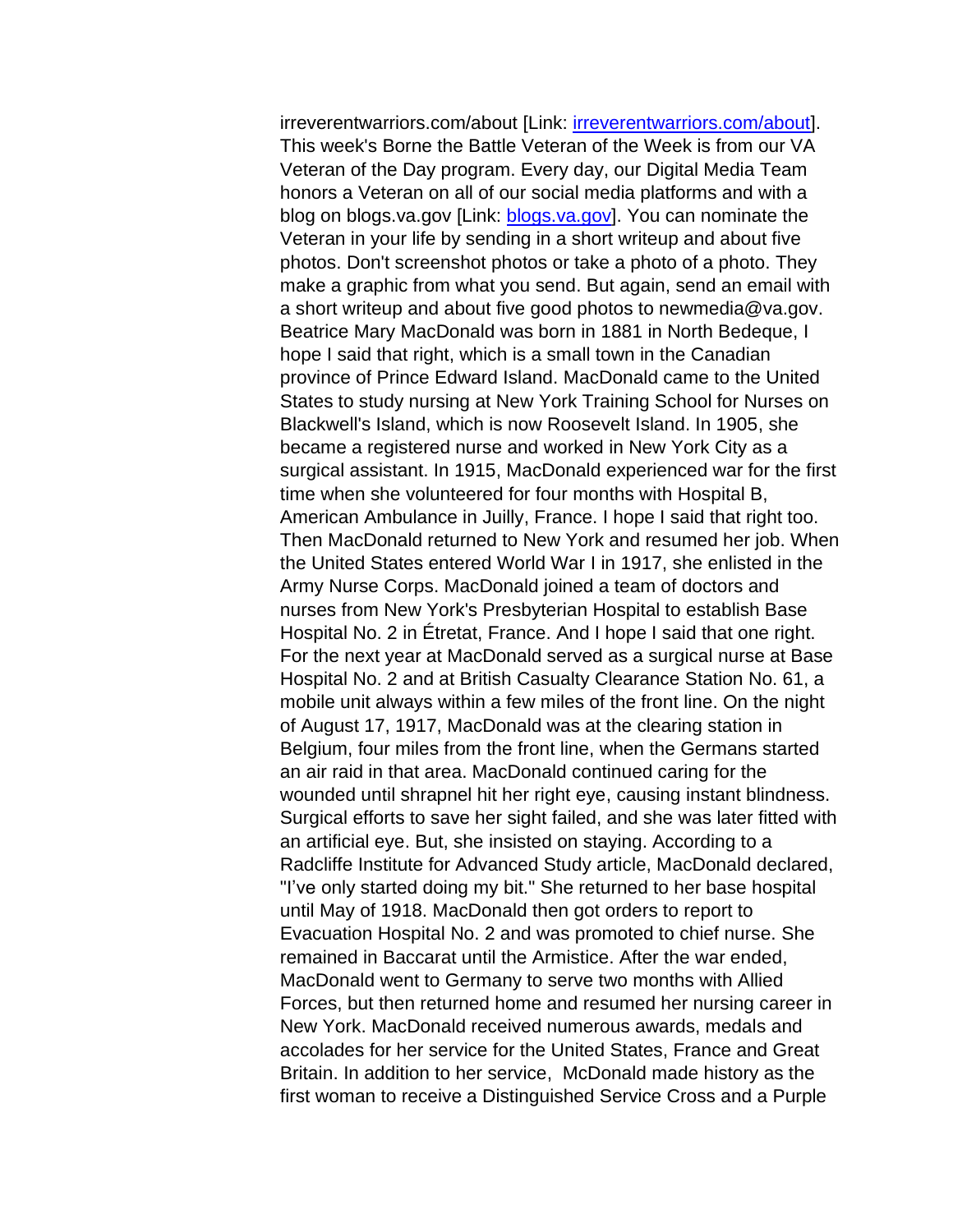Heart. McDonald passed away in September of 1969 in White Plains, New York. Army Veteran, Beatrice MacDonald, we honor her service. [21-Gun Salute] That's it for this week's episode. If you yourself would like to nominate you Borne the Battle Veteran of the Week and let us know their story, you can. Just send an email to podcast@va.gov. Include a short writeup, and let us know why you'd like to see him or her as the Borne the Battle Veteran of the Week. And if you liked this podcast episode, hit the subscribe button on iTunes, Spotify, Apple Podcasts, Google Podcast, iHeartRadio, pretty much any podcasting app known to phone, computer, tablet, or man. For more stories on Veterans and Veteran benefits, check out our website blogs.va.gov [Link: [blogs.va.gov\]](http://www.blogs.va.gov/). And follow the VA on social media: Facebook, Instagram, Twitter, YouTube—which Borne the Battle is also on— RallyPoint, LinkedIn, Pinterest. DPTVetAffairs, US Department of Veterans Affairs, no matter the social media, you can always find us with that blue check mark. And, as always, I'm reminded by people smarter than me to remind you that the Department of Veterans Affairs does not endorse or officially sanction any entities that may be discussed in this podcast nor any media products or services they may provide. I say that because the song you're hearing now is called "Machine gunner," which is courtesy of the non-profit Operations Song. And it was written by Marine Veteran Mick McElhenny, Nashville songwriter Jason Sever, and Mykal Duncan. Have a great day. Thank you for listening and we'll see you right here next week. Take care.

### **[01:17:34] Music**

### **[01:18:15] Bonus**

**(NM):** We have two hikes that are beautiful, and we go into it knowing that they are going to be problematic. Those are going to be the ones near the largest Marine bases. They have the highest population of junior Marines showing up to these events, and they don't make the best life decisions.

- All: [Laughter]
- **(NM):** They haven't encountered the network of, "Hey, bro. Maybe stop drinking after 5. Maybe don't get wasted." This is about creating a network so that you can remember people afterwards, not so that you show up the next day like, "What did I do yesterday?" So, trying to manage that immaturity level is interesting. So, here's the story, my first hike.